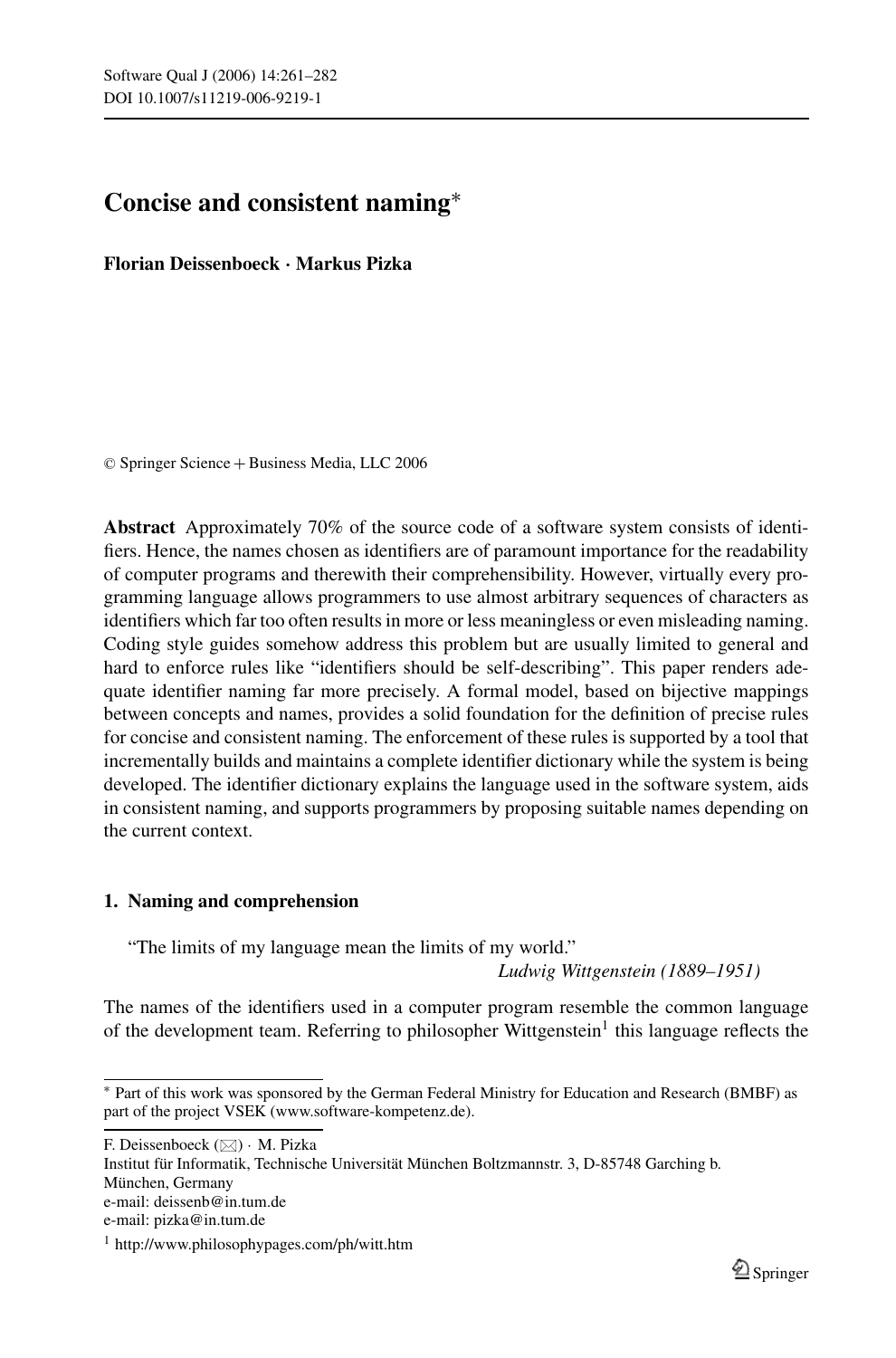| <b>Table 1</b> Token analysis for<br>Eclipse 3.1.1 | Type             | #          | %     | characters | $\%$  |
|----------------------------------------------------|------------------|------------|-------|------------|-------|
|                                                    | Keywords         | 1.321.005  | 11.2  | 6,367,677  | 12.7  |
|                                                    | Delimiters       | 5,477,822  | 46.6  | 5,477,822  | 11.0  |
|                                                    | <b>Operators</b> | 701,607    | 6.0   | 889,370    | 1.8   |
|                                                    | Identifiers      | 3,886,684  | 33.0  | 35,723,272 | 71.5  |
|                                                    | Literals         | 378,057    | 3.2   | 1.520.366  | 3.0   |
|                                                    | Total            | 11.765.175 | 100.0 | 49.978.507 | 100.0 |

**Fig. 1** Unwanted obfuscation

function  $mr_mr_{1}(mr, mr_{1})$ if  $Null(mr)$  or  $Null(mr_1)$  then exit function end if  $mr\_mr\_1 = (mr - mr\_1)$ end function

limits of the common understanding of a software system. Different names used for the same concept or even identical names used for different concepts reflect misunderstandings and foster further misconceptions. Meaningless identifier names as in class ABZ are a frequent source of a lack of understanding.

We argue that the improvement of identifier naming is a promising opportunity to significantly facilitate program comprehension and therewith increase the productivity and quality during software maintenance (Pigoski, 1996) and evolution (Lehman, 2003). As we will show below, significant improvements can be achieved with moderate costs.

### 1.1. Evidence

One does not have to dig deeply into philosophy to understand the importance of identifier naming for program comprehension. Table 1 shows the results of a lexical analysis of the extensive Eclipse<sup>2</sup> (version 3.3.1) Java code base with a total of  $2.7 \text{ MLOC}^3$ . Counting all source level tokens and differentiating them according to their kind, e.g. keyword or identifier, reveals that 33% of all tokens are identifiers. Since each identifier token consists in average of 9.2 characters, identifiers account for more than two thirds or 72% of the source code in terms of characters. Without further analysis of the complex processes involved in program comprehension it becomes evident that identifiers make up for the bulk of information that a future reader or maintainer of the program has to understand. Though program comprehension is not limited to program reading it is to expect that the naming of identifiers has an enormous impact on the comprehensibility of a software system.

Another evidence for the strong influence of identifier naming on the comprehension process is one of the strategies commonly applied by code obfuscators: In order to protect the code they substitute the identifiers by meaningless character sequences *(Identifier Scrambling)* (Low, 1998). This sole transformation is sufficient to make comprehension a cumbersome task.

Unfortunately, the naming of identifiers in real-world software systems comes often close to obfuscation. Figure 1 shows an example taken from a commercial software system. Though the function itself is not complicated its name does not give any clue what the purpose of

<sup>2</sup> http://www.eclipse.org

<sup>&</sup>lt;sup>3</sup> million lines of code

 $@$  Springer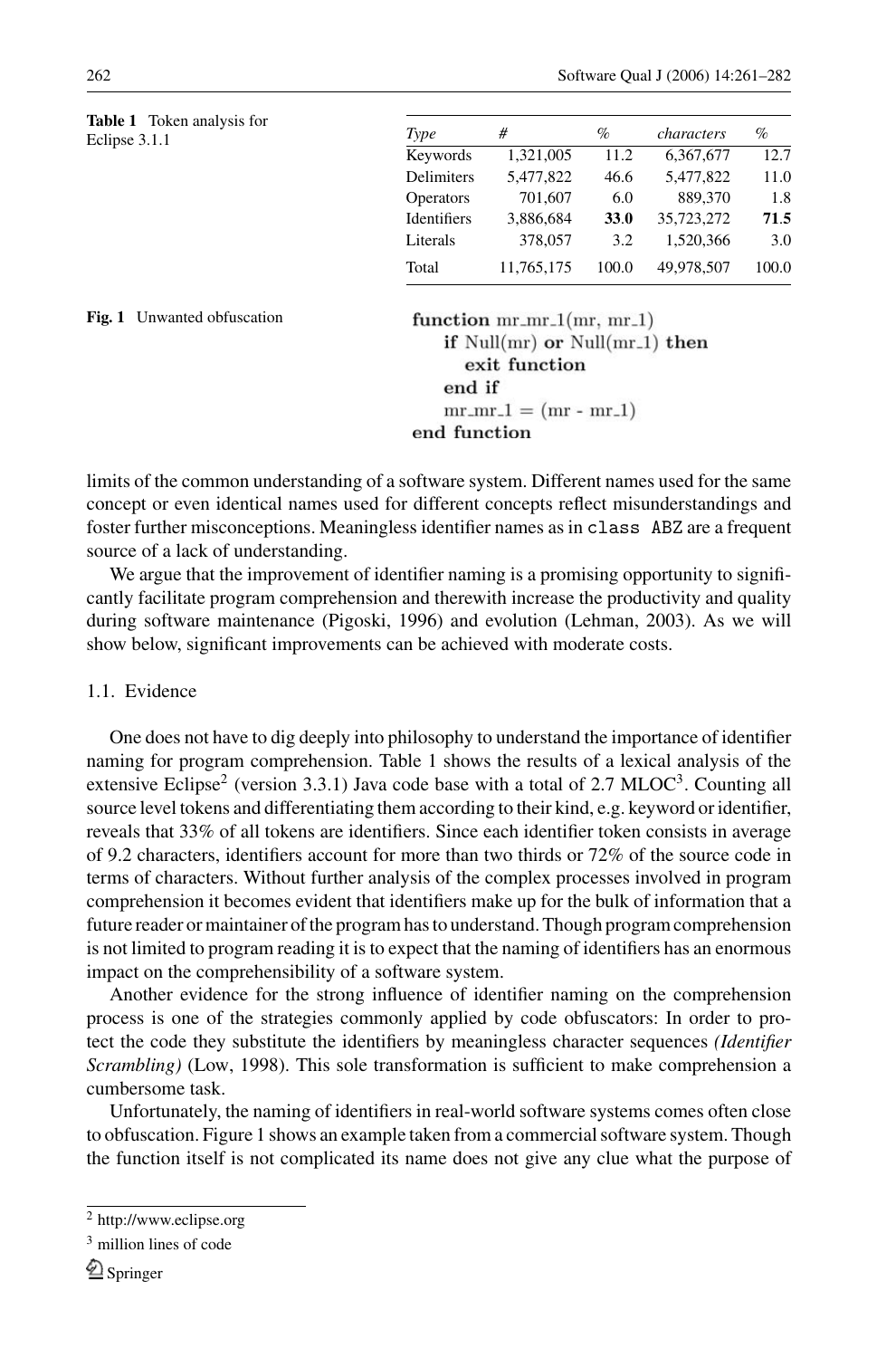the function is. Note that an inline comment describing the function would only provide a marginal improvement because it would still not improve the comprehensibility of other functions using  $mr\_nr_1$ . Lousy naming in one place spoils comprehension in numerous other places.

# 1.2. Reasons for poor naming

Amongst others, there are three important reasons for the inappropriate naming of identifiers encountered in numerous code bases:

- 1. Identifiers can be arbitrarily chosen by developers and elude automated analysis.
- 2. Developers have only limited knowledge about the names already used somewhere else in the system.
- 3. Identifiers are subject to decay during system evolution. The concepts they refer to are altered or abandoned without properly adapting the names. One reason for this is the lack of tool support for globally renaming sets of identifiers referring to the same concept.

Due to 3 naming deficiencies can not solely be explained as a result of neglect by careless programmers. It is indeed practically impossible to preserve globally consistent naming during long-term development efforts, maintenance, or evolution without additional tools. Note, in contrast to a rather simple *rename* refactoring all identifiers names referring to a concept must be found and renamed consistently each time the concept itself changes.

# 1.3. Proposed solution

The importance of identifier names is neither new nor surprising. At the same time, it is amazing that there is hardly any work that directly deals with identifiers. While forward engineering methods tend to ignore long term maintainability issues anyway, re-engineering methods seem to have accepted that identifiers are a weak source of information. Of course, naming conventions are part of countless coding styles (Sun Microsystems, 1999), (Henricson and Nyquist, 1992). The trouble is, they usually focus on syntactical aspects, e.g.<sup>4</sup>:

- packages: lowercase
- classes: CapitalizedWithInternalWordsToo

When it comes to the actually important aspects of naming, that is the semantics of the names, there is usually little guidance<sup>5</sup>:

Names should be meaningful in the application domain, not the implementation domain. This makes your code clearer to a reader . . .

Clearly, only requiring "meaningful", "descriptive", or "self-documenting" names is insufficient. First, a name not only needs to be meaningful but reflect the correct meaning. Second, the "correct" meaning and name of a concept is naturally highly debatable.

The improvement proposed in this paper aims at filling this gap by rendering the term "meaningful" more precisely. Based on a formal analysis of the properties of identifiers,

<sup>4</sup> http://gee.cs.oswego.edu/dl/html/javaCodingStd.html

<sup>5</sup> http://www.jetcafe.org/∼jim/c-style.html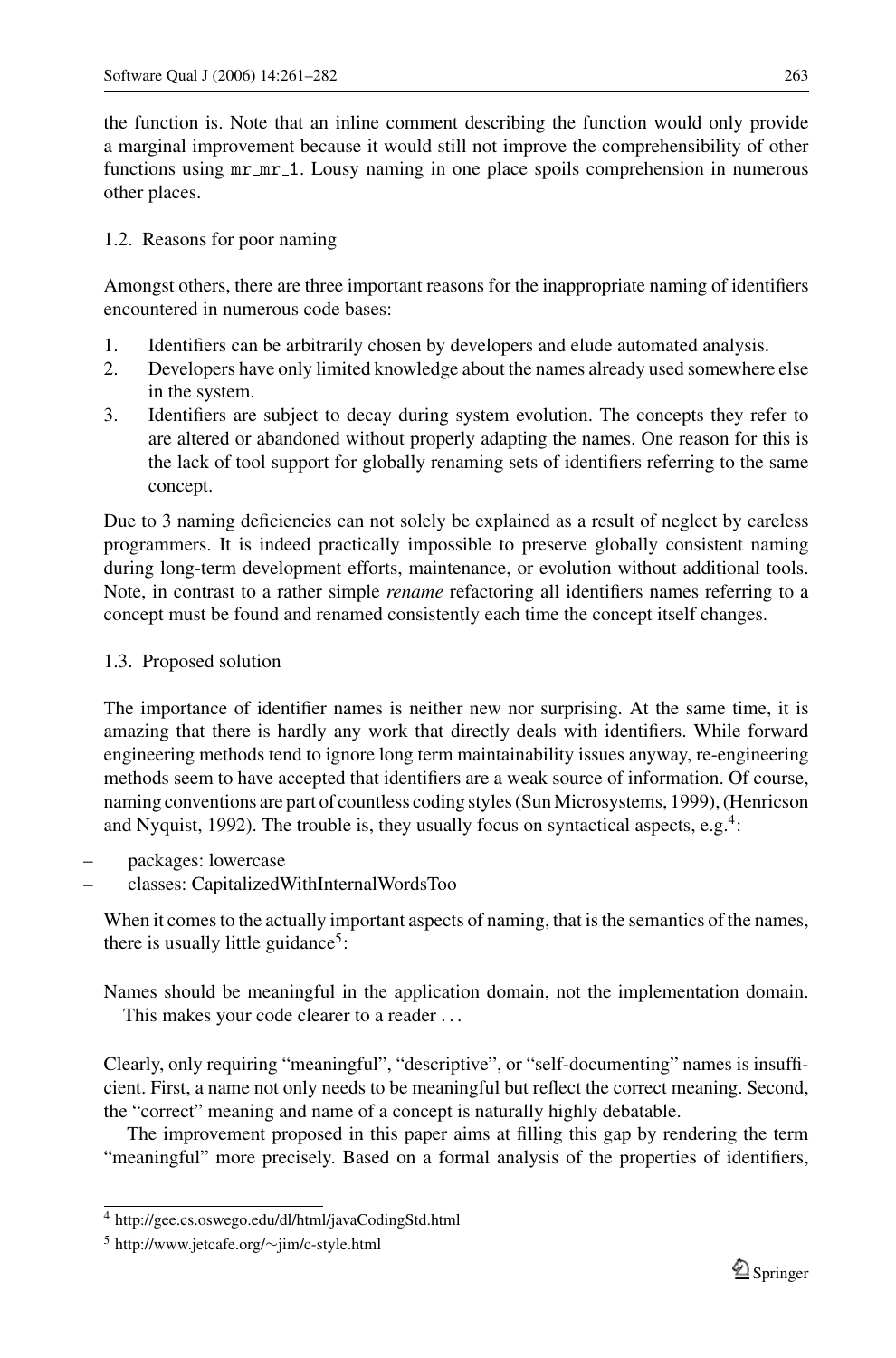names, concepts and code and their interrelationships we derive rules for consistent and concise naming of identifiers and provide a concept as well as a tool that helps to enforce the aforementioned attributes of identifiers throughout the system's lifetime.

It is to emphasize that this approach concentrates on comprehensibility rather than analyzability. Clearly, "correct" naming of identifiers can not be checked automatically since it is a semantic property. But like other inherently manual but highly successful quality management techniques like reviews and inspections (Fagan, 1976) point out, the inability of complete automation is no argument against a method providing a significant improvement. We follow this route by providing a semi-automatic solution to the naming problem that relies on both manual work and tool-support.

*Outline.* Section 2 discusses related work in the fields of program comprehension and psychology as well as the use of dictionaries in different contexts. In Section 3 we pinpoint a definition for concise and consistent naming of identifiers based on a formal model that relates concepts with name spaces. Section 4 extends the scope of rules on correct identifier naming by regarding name composition before we relate our formal findings to practical experiences in Section 5. Section 6 describes the technical solution to the naming problem on both the conceptual and implementation level including tool-support. Finally, Section 7 summarizes our findings and gives a glimpse on future work.

### **2. Related work**

*Program comprehension.* Usually, the impact of identifier naming on real-life maintenance activities remains largely underestimated. Typically, naming rules do not go much further than code formatting guidelines (Oman and Cook, 1990) or are not treated at all even in the context of code formatting and documenting (Arab, 1992). In (Sneed, 1996), Sneed states that in many systems, "*procedures and data are named arbitrarily*".

But, some work discusses the role of identifiers for program comprehension in greater detail. For example, Biggerstaff regards them as hints for the construction of mental representations (Biggerstaff et al., 1993). In Anquetil and Lethbridge (1996) it is stated that "*being able to rely on the names of software artifacts to detect different implementations of the same concept would be very useful*". The naming convention proposed to achieve reliable naming requires amongst others that two software artifacts with the same name should implement the same concept. We broadly agree with these findings but extend them with more precise formal criteria and appropriate tool support.

Rajlich and Wilde (2002) mention identifier-based concept recognition as one possible strategy for *concept location*. Concept location is the problem of finding already known concepts in source code which is frequently necessary in maintenance tasks. They state that concept recognition based on identifier names is the most intuitive strategy but argue that it is too fragile due to the dependence on naming skills of the original programmers and loss of meaning during software evolution. They assume that developers only apply more complex strategies like the *dynamic search* (Wilde and Scully, 1995) method or control and data flow analysis (Chen and Rajlich, 2000) if simpler strategies fail. Shneiderman (1980) found that the more complex programs are the more comprehension is aided by meaningful names.

*Psychology.* Research on the cognitive processes of language and text understanding also shows that it is the semantics inherent to words that determine the comprehension process besides syntactic rules. There is clear evidence that the semantic contents of words  $@$  Springer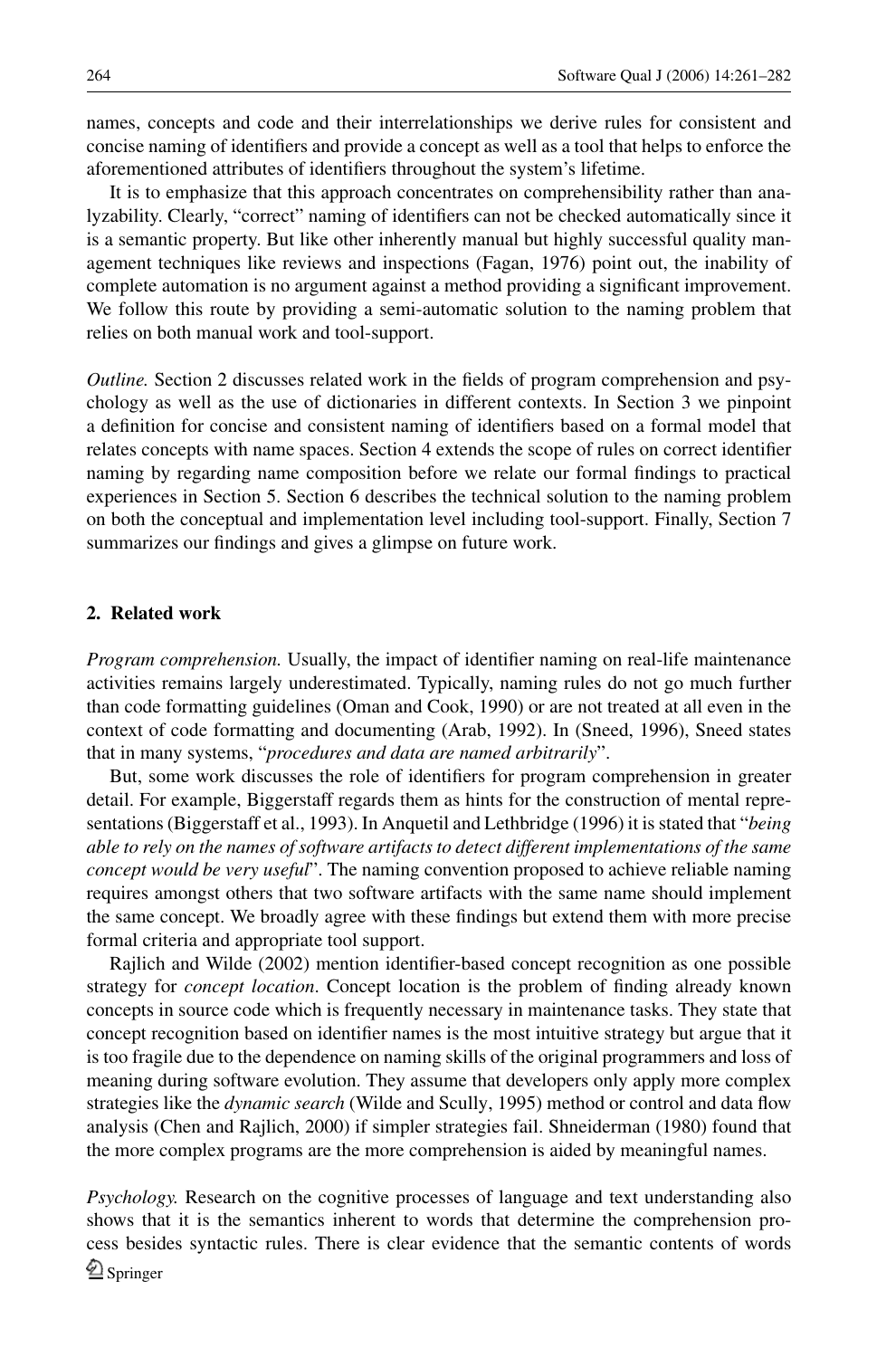is processed even *before* the syntactical structure of the sentence is taken into account (Anderson, 1995). Experiments about comprehension processes for ambiguous sentences caused by the presence of homonyms show that readers encountering homonyms are slowed down by the process of mentally activating the different possible meanings of words (Anderson, 1995).

Further hints to the importance of naming can be found in psychology, especially in the "Broken Windows" theory (Wilson and Kelling, 1982). This theory is based on an experiment carried out by Zimbardo and is known to affect software product quality (Hunt and Thomas, 1999). It stems from the field of crime prevention and proved that a car that already has one window smashed is far more prone to be vandalized than an intact car. Its relevancy for the field of software engineering has long been recognized but is very rarely considered during evolution of long-lived systems. Concerning identifier naming it tells us that there is a high risk of rapid decay once the quality of naming has started to deteriorate.

Weinberg's work on "egoless programming" (Weinberg, 1971) can easily be extended to the problem of identifier naming since the central objective of egoless programming is "*making the program clear and understandable to the person or people who would ultimately have to read it*".

*Dictionaries.* The use of dictionaries as a means to establish a common understanding of terms has already proved its benefits in various software related fields. Literature on software project management recommends the usage of a *project glossary* or *dictionary* that contains a description of all terms used in a project. This glossary serves as reference for project participants over the entire project life cycle. An example is the Volere Requirements Specification Method (Robertson, 2004) that suggests to use such a dictionary and furthermore advices to "*Select names carefully to avoid giving a different, unintended meaning*".

In database systems it is common practice to maintain a *Data Dictionary* or *Data Directory* (Allen et al., 1982). Data dictionaries serve a similar purpose as project glossaries but are more precisely defined in terms of their content and usage. A data dictionary contains the names of all attributes used in a particular database system. For each attribute it stores its data type, a specification of the domain, and a prose description of its meaning. This information serves database managers, programmers, and even users as a valuable foundation for a common understanding of the system.

## **3. Naming troubles**

Having motivated the importance of names and discussed the extensive work on names and dictionaries we now want to come to a more precise definition of "good" naming practices. We therefore perform a detailed and formal analysis of the properties of names and naming troubles.

## 3.1. Conciseness by example

Technically, identifiers are merely syntactic entities acting as aliases for memory addresses where variables, method or classes are stored. But, since the introduction of symbolic names identifiers additionally have to fulfill a far more important purpose that is giving the reader of the program a clue to the concept behind these addresses, i.e. its meaning.

Here, a concept does not necessarily have to be a concept of the application domain like an account number. It could as well be a technical concept like a stack or sorting algorithm or a part thereof (Rajlich and Wilde, 2002).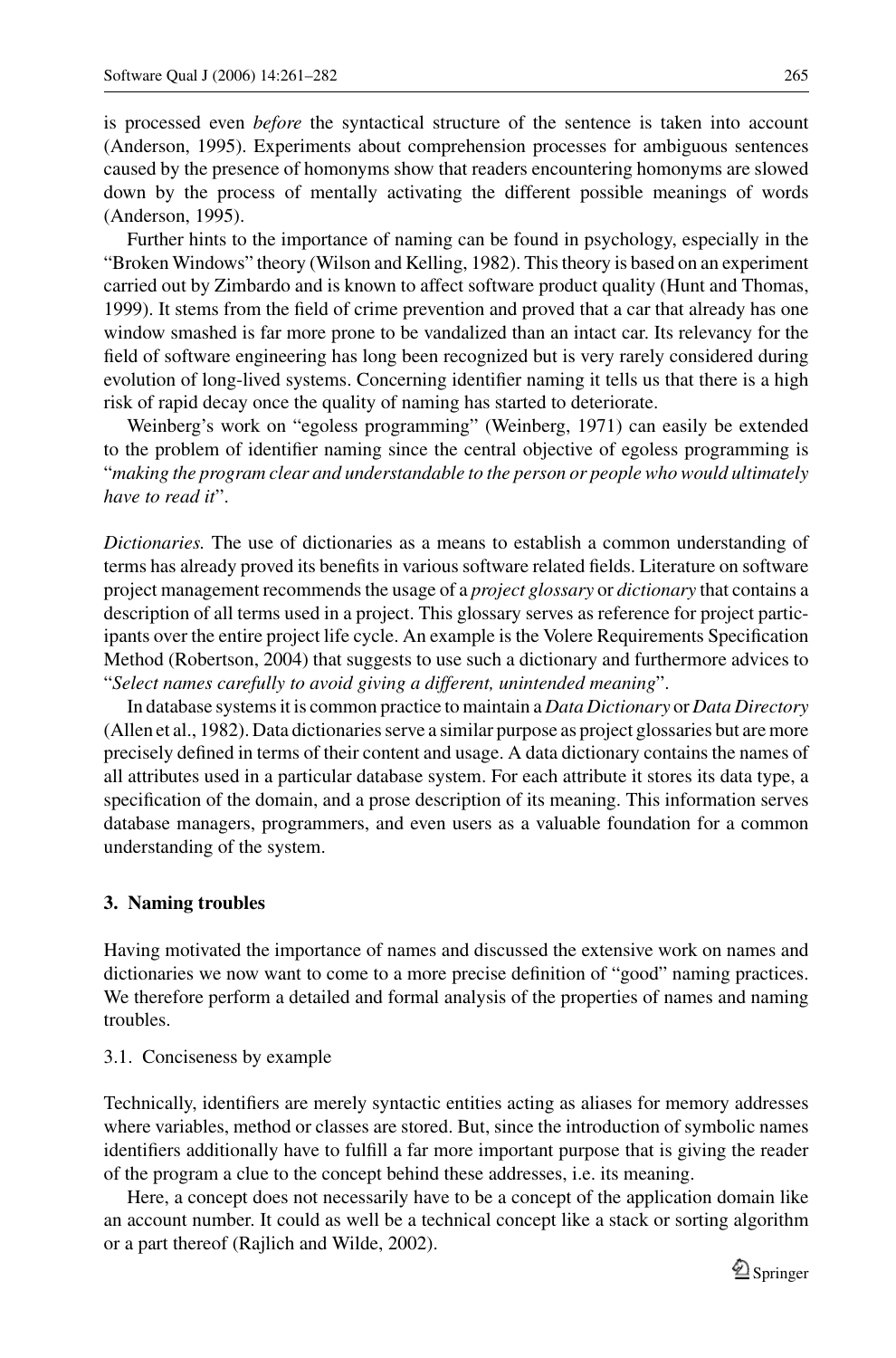```
fct p = (seq \ m \ s) seq seq m :
    p1 (\langle \rangle, \langle \rangle, s)fct pl = (seq m t, seq m l, seq m r) seq seq m:
     if r == \le then \leelif (\text{rest}(r) == \langle \rangle) \wedge (l == \langle \rangle) then \langle t \circ \langle \text{first}(r) \rangle \rangleelse p1(t \circ < first(r) >, < >, l \circ rest(r)) \circp1(t, l \circ \langle \text{first}(r) \rangle, \text{rest}(r))fi
    \mathbf f
```
**Fig. 2** Function p

A reader of a program tries to map the identifiers read to the concepts they may refer to. The more meaningful, i.e. concise, the names are, the easier it is to establish this mapping; compare stack.push() with s.p().

The function shown in figure 2 illustrates the importance of conciseness. The name p does not provide any hint to the concept implemented. Because of this, understanding what p actually does is extremely difficult although the function body itself is elegant (taken from an undergraduate exam). Note that unspecific identifier names like p increase the comprehension effort in two ways. First, they do not assist the developer in finding reasonable boundaries for the mental models he or she is building. Second, they do not allow to determine at the black box level whether the entity at hand is relevant for a given task or not. The reader is forced to also read and understand the details before being able to judge about its relevancy.

Now, changing the name of this function to the descriptive term transformation, would already satisfy the requirements of most coding conventions, i.e. self-describing and meaningful, although it is still not concise. Surely, the term transformation is helpful since it restricts the possible meanings significantly, e.g. a reader could quickly exclude the possibility of console output. However, transformation is still a very general term with too many possible meanings. As such it is not concise enough.

Calling the function permutation makes it easy to understand its functionality. "Permutation" restricts the kind of "transformation" implemented in this function. The name is now concise enough to quickly guide the developer to the concept. Now, the reader is left with the rather simple task to check whether or how the function body implements the permutation. This task is trivial compared to having to find the concept without any intuition. The key to it is the conciseness of the identifier.

# 3.2. Formal model

Surely, there were countless other examples for weak naming practices and just as many explanations for their pros and cons. To come to well-founded naming rules we now take the observations exemplified above one step further and develop a formal definition of *concise* and *consistent* naming.

*Named concepts.*Let*C* denote the set of all concepts relevant within a certain scope. The scope is determined by a particular computer program, an application domain, or an organization. A concept is a unit with an associated meaning in terms of behavior or properties. Examples for concepts are a single linked list or a stack at the technical level but also application level concepts such as an abstract bank account.

 $\bigcirc$  Springer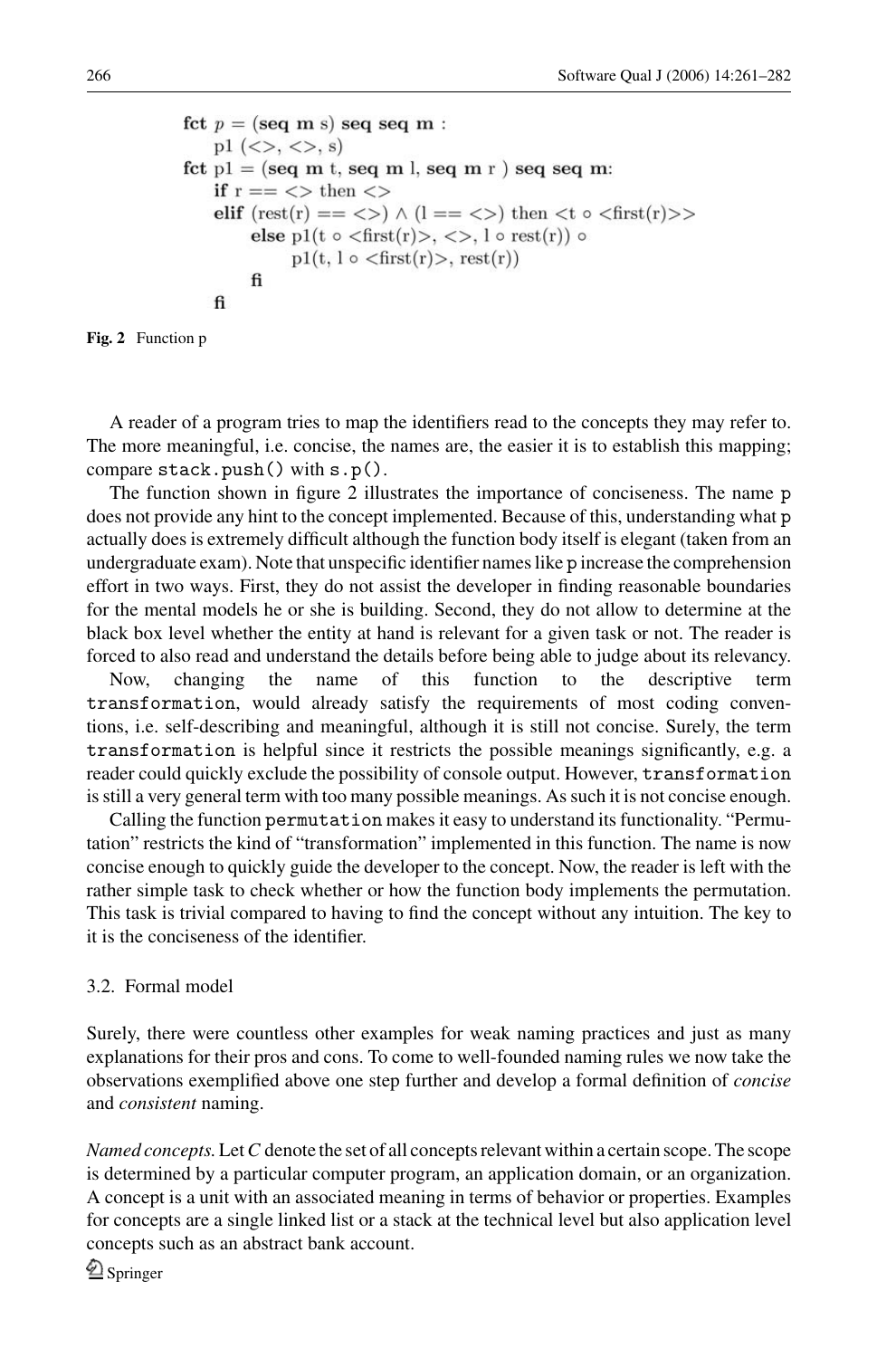*C* inherently evolves over time. It would be unrealistic to assume that every concept needed was known in advance and no unneeded concepts were in *C* from the start. As we will show later on, a complete concept space *C* with all possibly needed concepts would not even be desirable because it would dramatically lengthen the names of the identifiers.

In addition to the concept space *C* we model all possible names as a set denoted by *N* and regard the assignment of names to concepts as a formal relation  $\mathcal{R} \subseteq N \times C$ .

While *C* determines the expressiveness of a language, N and  $R$  together with a given set of grammar rules define the syntactic representation of its words. Clearly, to maximize comprehensibility of words in this language, i.e. the understanding of behavior formulated in the language, one has to chose N and  $R$  so that the language becomes as simple and intuitive to understand as possible.

**Rule 1: Consistency** The first step towards the postulated simplicity is to enforce a proper relation R between names and concepts.

There are two different kinds of inconsistencies that are also known from natural languages: homonyms and synonyms. *Homonyms* are words with more than one meaning, or more precise:

*Definition* (Homonym). A name  $n \in N$  is called a *homonym* iff  $|C_n| > 1$  where  $C_n = \{c \in N : |C_n| \leq C \}$  $C$  :  $(n, c) \in \mathcal{R}$ .

Homonyms are common in natural languages. An example is the word "book" which can refer to the concept of a book that can be read but also to "book" a flight, and various other concepts. Homonyms occur frequently in computer programs, too. An example is the usage of the identifier name file for file handles and filenames alike.

In computer programs, homonyms pose an obstacle for program comprehension since the developer has to take all elements of the set  $C_n$  into account when spotting an identifier named *n*. In real life reverse engineering activities homonyms become even more complicated due to fact that the size and elements of  $C_n$  are unknown before all possible meanings denoted with *n* are found. Figure 3a illustrates a relation  $R$  with the homonym  $n_1$  that refers to concepts  $c_1$  and  $c_2$ .

Another core naming problem besides homonyms are synonyms, i.e. different words with the same meaning. Correspondingly we define:

*Definition (Synonym).* Names  $n, m \in N$  are *synonyms* iff

$$
C_n\cap C_m\neq\emptyset.
$$

While synonyms provide for diversity and elegant formulations in poetry they cause tough problems in computer programs. A typical example for a synonym is the usage of the different identifier names accountNumber and number for the concept of an account number.

In the absence of homonyms the damage of synonyms is limited since every name will always clearly denote a single concept independently from the existence of synonyms. However, synonyms unnecessarily increase the domain of  $N$  and the relation  $R$  and therefore raise the learning effort of the language used. Figure 3b shows a relation with the synonyms  $n_1$ ,  $n_2$  both referring to concept  $c_1$ .

In presence of homonyms, synonyms have an extremely negative impact that strongly increases the comprehension effort because for each identifier named *n* the developer has to  $\mathcal{D}_{\text{Springer}}$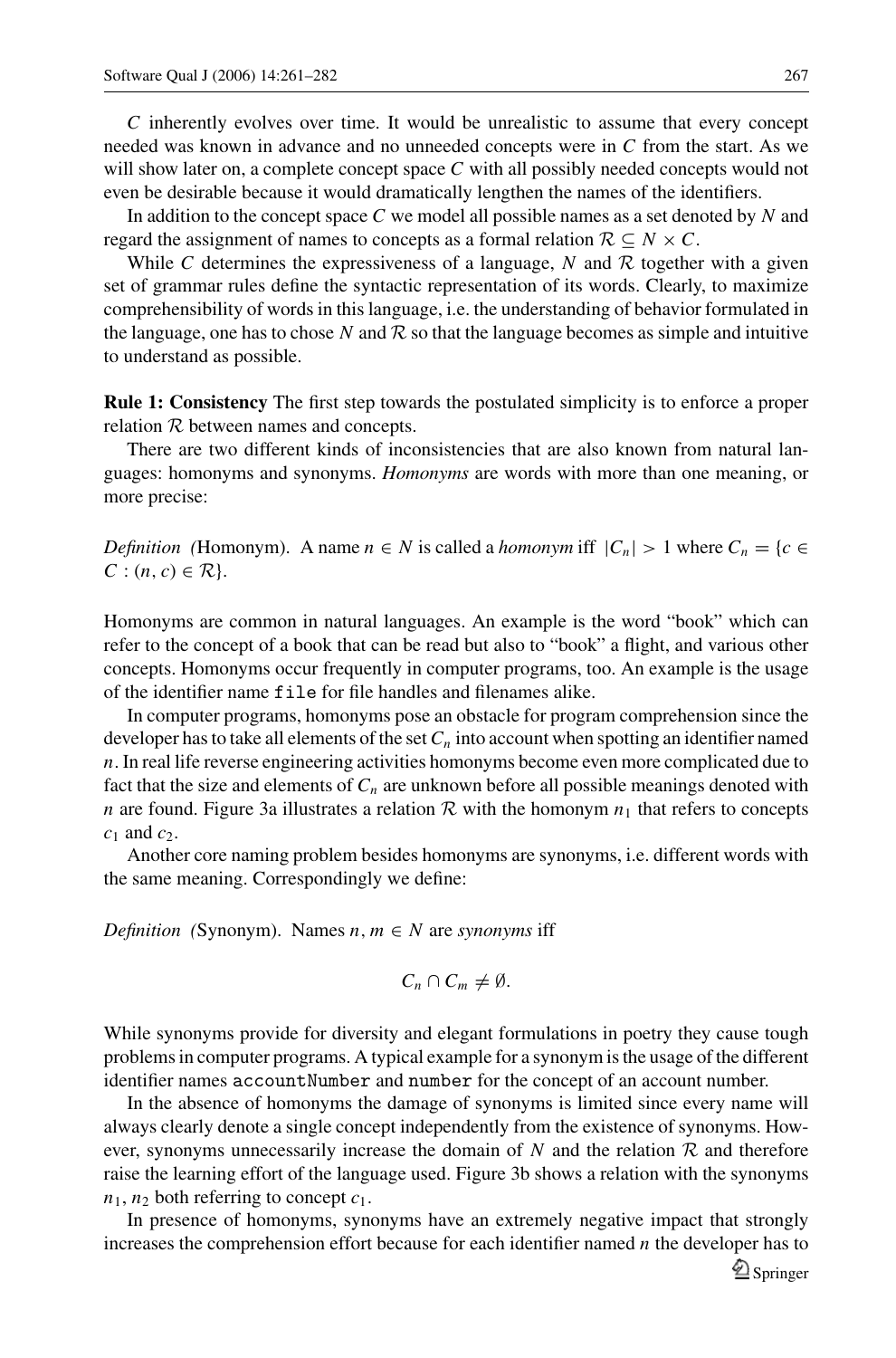

**Fig. 3** Synonyms and Homonyms

consider all concepts in

$$
M_n=\bigcup_{m\in S_n}C_m
$$

where  $S_n$  is the set of all synonyms of *n* (including itself). Figure 3c illustrates this problem: On encountering name  $n_1$  which is synonym to  $n_2$  the reader must take concepts  $c_1$  and  $c_2$ into account.

Obviously, the mixture of synonyms and homonyms, which is commonly found in source codes, maximizes confusion and aggravates comprehension efforts enormously.

Note, that synonyms also aggravate the process of finding locations of a certain concept in a computer program because it is not sufficient to find the modules, classes, methods, or variables with a suitable identifier name but all of these elements with all possible synonymous identifications.

To avoid these troubles we define consistent naming as follows (see fig. 3d):

*Definition (Consistency).* A naming system *C*, *N*, and  $R$  is *consistent* iff  $R \subseteq N \times C$  is a *bijective mapping*. We then define

$$
n: C \to N
$$
  

$$
n(c) = \text{unique name of concept } c.
$$

**Rule 2: Conciseness.** To substantiate *conciseness* we introduce the partial order  $\subseteq$  for the set of concepts *C* that orders concepts according to the level of abstraction.

For example, it holds that

# permutation  $\sqsubset$  transformation

because the concept of a transformation is a generalization of permutation; every permutation is also a transformation.

 $\bigcirc$  Springer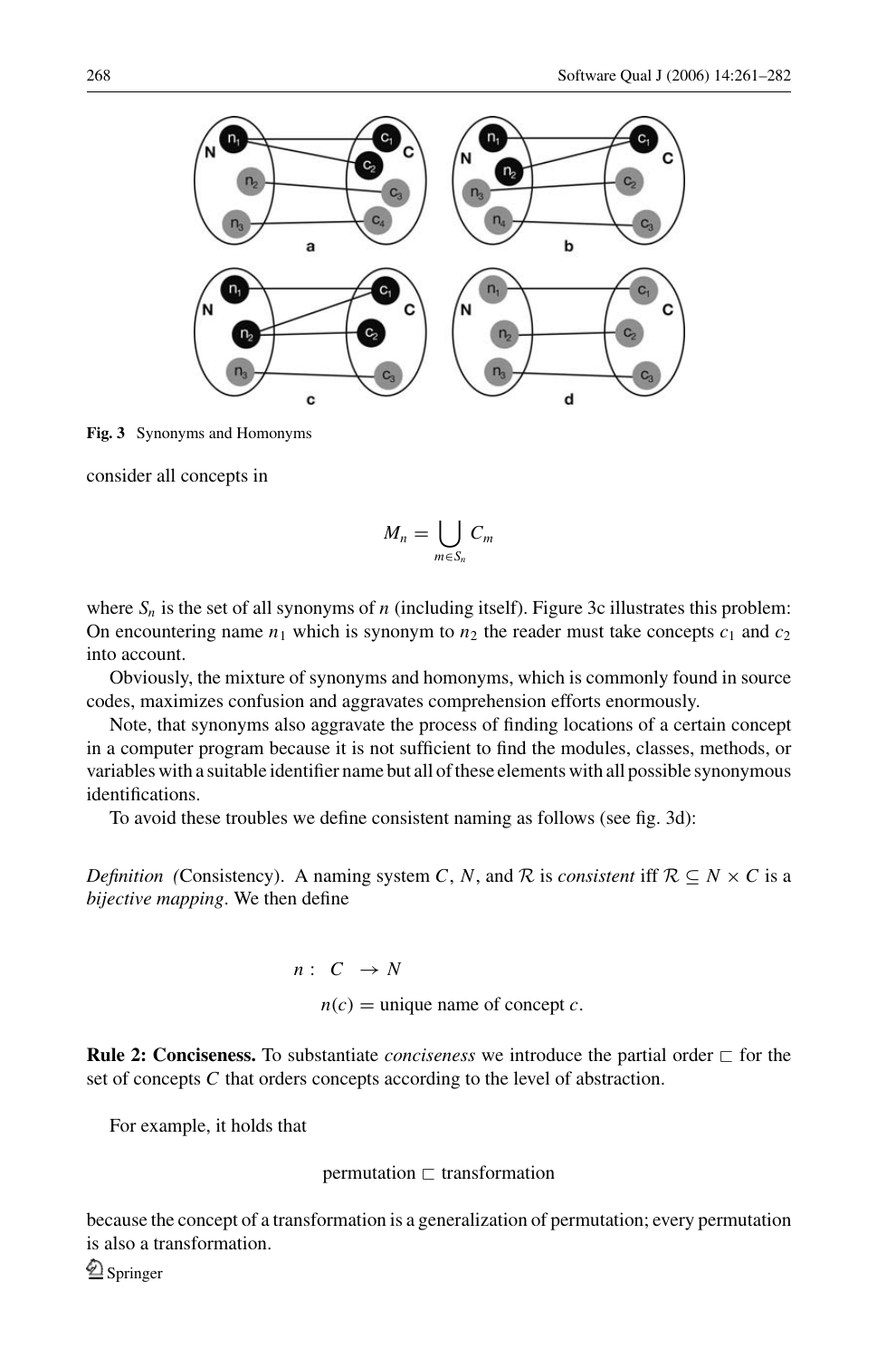In linguistics this relation between two words is called *hypernymy*: permutation is a *hyponym* (subordinate) of transformation and transformation is a *hypernym* (superordinate) of permutation.

Let the set *P* contain program elements, such as modules, classes, methods, and variables, that are identified as units via a symbolic name and let *i* be the mapping of program elements to their identifiers.

$$
i: P \to N
$$
  

$$
i(p) = \text{identifier of } p.
$$

Let furthermore [*c*] denote the semantics in the sense of "meaning" of concept  $c \in C$ . Accordingly [*p*] denotes the semantics of program element *p*.

We define *conciseness* in two steps to capture the common problem of identifiers that are either counter intuitive or not concise enough.

First, we require *correct* identification:

*Definition (*Correctness). Let  $p \in P$  be a program element and  $c \in C$  the concept it implements, so that  $[p] = [c]$ . The identifier  $i(p)$  for the program element *p* is *correct* iff the following holds true:

$$
i(p) \in \{n(c') : c' \in C \land c' \sqsupseteq c\}
$$

This means that the identifier of a program element *p* that manifests concept *c* must correspond to the name of *c* or a hypernym of *c*. This rule ensures that identifier names are not completely meaningless or wrong. The identifier p for the example function in Section 3.1 violated this correctness rule because p was neither the name of the concept "permutation" nor of a generalization of it. Likewise an incorrect identifier like load for this piece of code would be disqualified.

But, correctness alone still qualifies transformation as a valid identifier since it corresponds to the name of a generalization of the concept "permutation" though it is of limited help for a reader of the program. This problem is very common: identifiers are somehow correct but not concise enough. To avoid weak identification practices we add the following *conciseness* requirement:

*Definition (*Conciseness). Let  $p \in P$  be a program element and  $c \in C$  the concept it implements so that  $[p] = [c]$ . The identifier  $i(p)$  for the program element p is *concise* iff the following holds true:

$$
i(p) = n(c)
$$

This definition requires an identifier to have exactly the same name as the concept it stands for. It therefore allows the only valid name of permutation for the example function.

We now see that identifier naming is completely determined by the characteristics of the set of concepts *C*. Including all possibly known concepts in set *C* (if possible) would require highly sophisticated identifiers such as

$$
{\tt completePermutationByCascaded Recursion}.
$$

And even this identifier could violate the conciseness criterion if there were more detailed permutation concepts in the concept space fitting the semantics of the program. Hence,  $\bigcirc$  Springer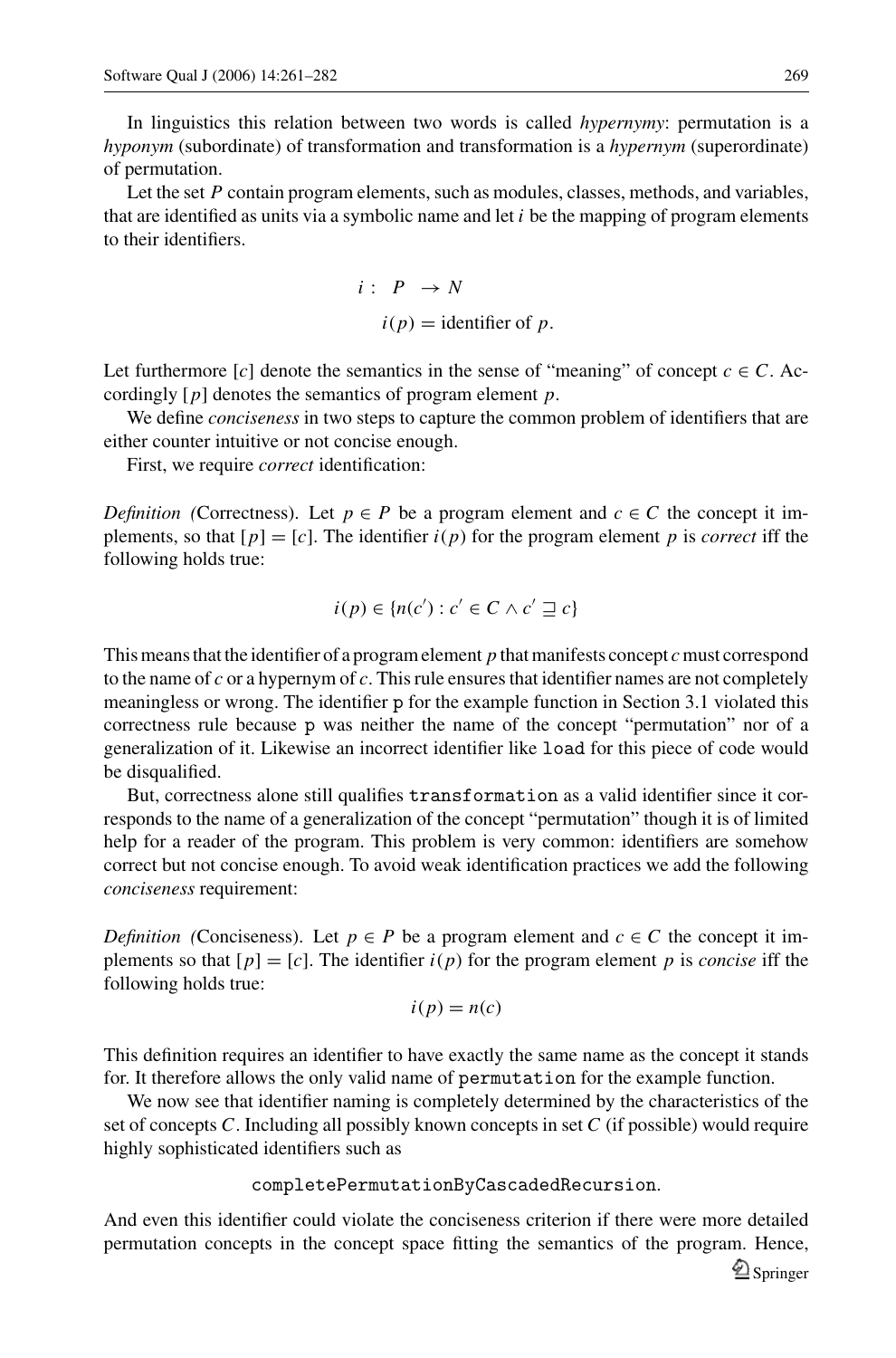| Program              | # Idents. | # Atom. Idents. | # Comp. Idents. | % Comp. Idents. |
|----------------------|-----------|-----------------|-----------------|-----------------|
| Eclipse 3.0M7        | 98.947    | 10.279          | 88.668          | 89              |
| <b>SUN JDK 1.5.0</b> | 64.652    | 11.054          | 53,598          | 82              |
| Tomcat 5.5.14        | 14.766    | 2.897           | 11.869          | 80              |

**Table 2** Distribution of compound and non-compound (atomic) identifiers

besides respecting the above stated rules, the key to keep comprehensibility and detailing of identifiers in balance is to control the content of the concept space *C*!

#### **4. Compound identifiers**

Complying with the rules defined in the previous section quickly leads to a new problem: natural languages do not provide enough different terms for all concepts and their variations. It is therefore necessary to create new names through name composition.

Evidence for this can be found by analyzing existing source codes. Regarding typical formatting rules for compound identifiers, e.g. underscores or capitalization, to distinguish between compound and non-compound identifiers one can see that about 80% of all identifiers in large programs are compounds (table 2).

Due to the frequency of compound identifiers precise composition rules are mandatory to reach a truly concise and consistent naming system.

Although there might be an intuitive understanding of the difference between compound and atomic names a precise definition is necessary to explain how our model can be extended to compound names.

*Definition (*Compound names). A name *n* is a *compound* iff it is the result of a concatenation, i.e.:

$$
n = n_1 \circ n_2 \circ \ldots \circ n_m; n_i \in N.
$$

Names that are not *compound* are called *atomic* and cannot be split up.

So far this only defines the nature of compound names but does not give instructions on their construction. As name composition is common in natural languages we first investigated composition rules applied there.

4.1. Compound words in english

As English can be considered a lingua franca in computer programs the following focuses on it. However, it can expected that most of the observations can be transferred to other languages with similar properties like English.

Note, that compounds in natural languages do not necessarily have to be written as one consecutive sequence of letters. Orthographical rules regarding this issue are ambiguous in most languages and change over time. An example is the word *long-sighted* which can be written as two distinct words, with a hyphen or without a hyphen as in *longsightedness*. Here, we will not further distinguish these different writings but concentrate on the actual composition taking place and the role of the ordering of words. For example, almost anybody will have an intuitive understanding for the difference between the words *manager-office* and *office-manager*.

 $@$  Springer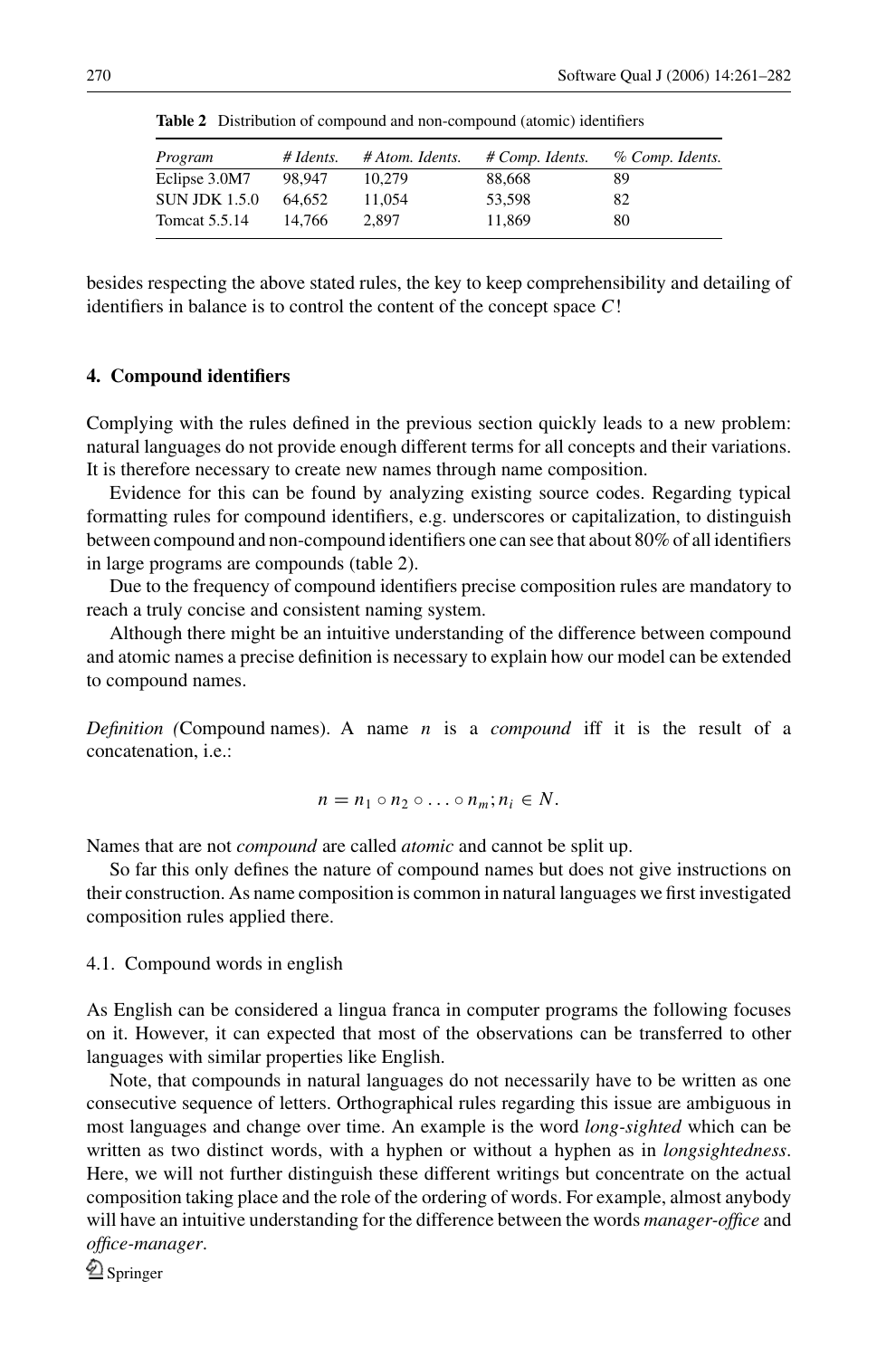In the field of *morphology*, a branch of linguistics, there is extensive research on processes of creating and understanding compound words in natural languages. Unfortunately most of this research concludes that word composition is usually very ambiguous and there are very few strict rules concerning the creation and interpretation of compounds. In English it is in fact not even clear if a group of words actually forms a compound or not. E. g. it is impossible to identify the meaning of the words *green house* in the following sentence without knowing the context: "'Last night someone broke into the green house"'. It could either be a house painted green or a special kind of building for growing plants.

*Noun-noun and adjective-noun compounds.* In English as well as in programs the most frequent kind of compounds are *noun-noun compounds*. Although most of the research regarding noun-noun-compounds deals with a plethora of interesting (for linguists) special cases and phenomena it is a generally accepted result that most compounds involve a *head concept* and a *modifier concept*. This means that the compound describes a specialization of the head concept; the compound is a hyponym of the head. Compounds of this kind are called *endocentric*. In English the last word of the compound is almost always the head of the compound (O'Grady and de Guzman, V.P, 1996). Examples are:

- *Blackboard*. *Board* is the head concept and *Black* is the modifier: *Blackboard* is a special kind of *board*.
- *Raincoat*. *Coat* is the head concept and *Rain* is the modifier: *Raincoat* is a special kind of *coat*.
- *Handbag*. *Bag* is the head concept and *Hand* is the modifier: *Handbag* is a special kind of *Bag*.

There are, however, other less frequent groups of compounds that do not comply with this rule. Examples are *exocentric* compounds and *copulative* compounds. Exocentric compounds do not have a clearly identifiable head, e.g. *pickpocket, lazy-bones*, while copulative compounds have more than one head, e.g. *fighter-bomber, pantskirt*. Exocentric compounds demand particularly complex comprehension processes as they rely on the comprehension of something other than the elements of the compound itself. For example the exocentric compound *couch potato* remains completely meaningless without appropriate further knowledge.

*Verb-noun compounds verb-noun compounds.* are rare in English as the verb is usually substituted by a gerund, e.g. *bloodcurdling*. More important are verb-noun compounds like *getCounter* that are typically found in programs but hardly considered compounds in natural languages. From a linguistic perspective they can rather be treated like *imperative sentences*.

# 4.2. Composition rules

Unfortunately, composition rules used in natural languages are way too loosely defined and too ambiguous to serve as a useful definition of correct name composition in computer programs. There is even evidence that the creation of compounds is stronger influenced by the conceptual representations people have than by the communicative tasks they carry out. That is to say that the creation of compounds is usually *not* targeted at creating compounds than can be understood easily (Costello, 2002).

Since this aspect of name composition in natural languages is inadequate for software systems, it is necessary to set more precise rules for the composition of identifiers in computer programs. The primary goal of these rules are to facilitate understanding and to eliminate ambiguities.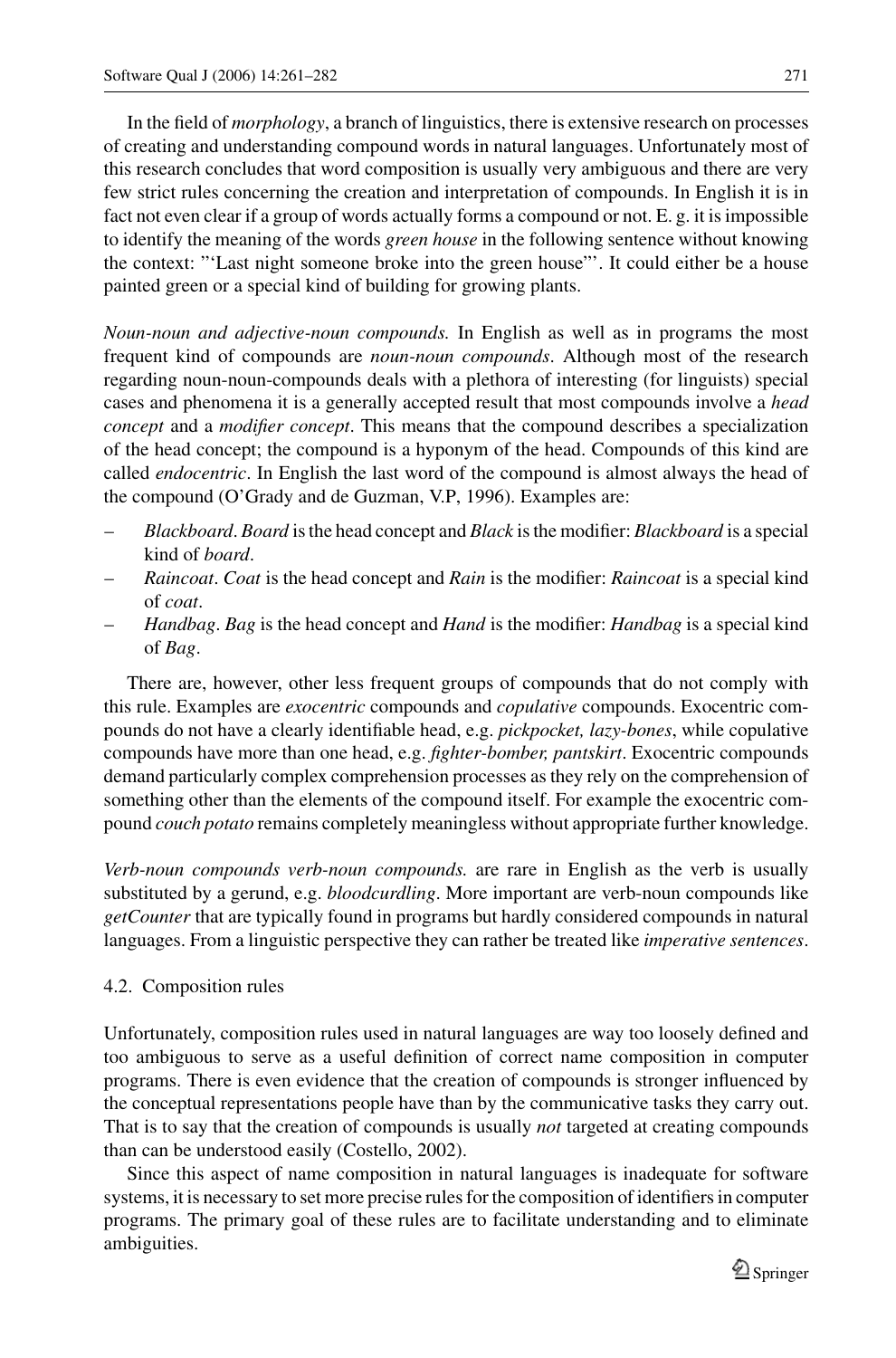The most basic problem is the identification of compounds. As most programming languages do not allow spaces or hyphens within identifiers, the start and end of a compound identifiers is easy to detect. However it may become difficult and even ambiguous to identify the elements within a compound such as illegalargumentexception. Therefore we propose to consistently use a notation that clearly separates the atomic elements of a compound identifier. Possible notations typically rely on underscores, as in illegal argument exception, or capitalization as in IllegalArgumentException.

As the composition based on a head and a modifier concept is the most frequent and most intuitively understood method of composition in natural languages we adapted it for the composition of identifiers:

*Definition (*Valid composition). A composition is valid, iff

$$
n(c_3) = n(c_1) \circ n(c_2) \to c_3 \sqsubset c_2
$$
  
modifier head

The concept identified by a compound identifier must be a specialization of the concept identified by the head of the compound identifier. Note, that this composition scheme can and will often be used in a recursive fashion with more than two atomic elements. A good example is the identifier LinkedHashMap that represents a class of Sun's JDK 1.5. The concept *LinkedHashMap* is a specialization of the concept *HashMap* which in turn is a specialization of the concept *Map*.

This example highlights an issue relevant in object-oriented systems: if properly designed and named, the class hierarchy parallels the concept hierarchy with the corresponding name hierarchy.

The composition rule aids program comprehension by giving compound identifiers a precise semantic and suggesting a black-box/white-box separation on a very fine-granular level. Let, e.g., the concept *counter* be defined as an entity that counts other entities and is therefore associated with a positive natural number. On the occurrence of identifiers like argument-Counter or lineCounter the developer can, in certain contexts, deduce important aspects about the nature of the related concepts by considering only the head concept.

To avoid ambiguities no other compositions schemes besides endocentric ones are allowed. Exocentric and copulative compositions would unnecessarily complicate comprehension efforts and are, as their relative low frequencies in natural languages show, dispensable.

#### **5. Experiences**

The results of this formal model allow us to precisely explain the identification shortcomings frequently encountered in source codes. We illustrate this by discussing experiences made during the development and re-engineering of a sample software project and add results from analyses of Open Source Software Systems.

5.1. Sample project CloneDetective

The goal of this project was to develop a fast and structured software clone detector (van Rysselberghe and Demeyer, 2003; Baxter et al., 1998) tool called *CloneDetective*. Due to rapidly evolving requirements *CloneDetective* underwent various modifications. The  $@$  Springer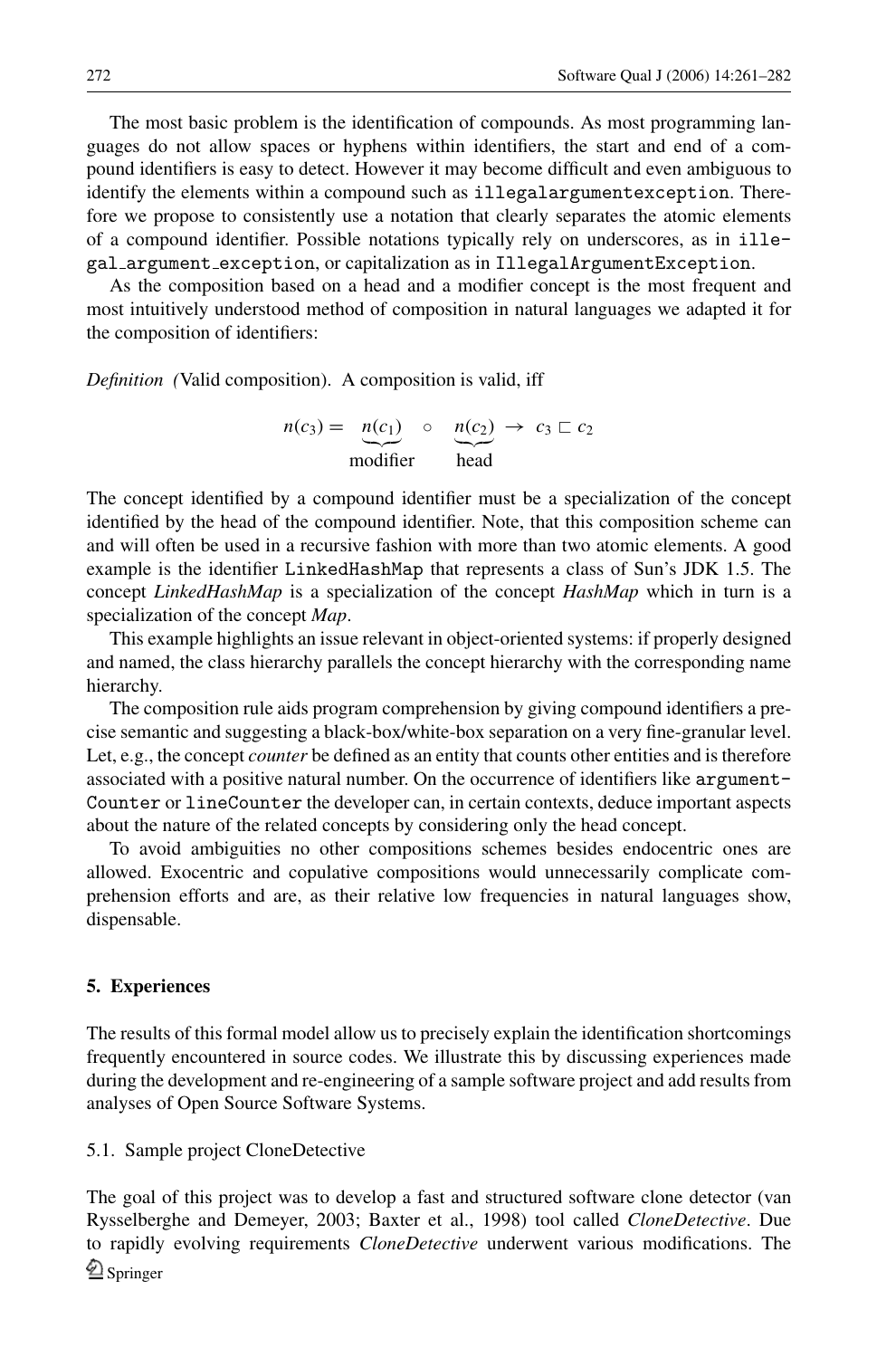development and modification was carried out by 2 graduate and 10 undergraduate students over a period of one year (graduates) respectively 3 months (undergraduates).

Both, the initial development and the later modifications, were performed without the naming concepts introduced in this paper. Because of this, the observations discussed below are unbiased from certain expectations but reflect typical naming troubles that are circumvented with the naming rules stated in Section 3.2.

*Shortcomings during initial development.* One enhancement aimed at making *CloneDetective*'s output more comprehensive by adding information about the position of a clone. Previously, this information was acquired during clone analysis but not stored or presented to the user.

Particularly relevant concepts for this enhancement were "absolute position" in terms of the complete code base analyzed and a "file-relative position". Unfortunately and probably not uncommon, an analysis of the source code exposed eight (!) different identifiers for these two concepts: x, pos, apos, abspos, relpos, absolutePosition, relativePosition and position.

This virtually arbitrary and misleading naming proved to highly increase the comprehension effort since the students implementing the new feature could never be sure which kind of position was meant at a particular location and had to go through intensive debugging sessions to fulfill their actual maintenance task of enriching *CloneDetective*'s output.

Though everyone knew, that this naming was troublesome, there was no solid argument what the correct naming should be. Now, with the formal model introduced above it is possible to give a detailed explanation of the problems experienced.

The relevant concepts are  $c_1$  = "absolute position",  $c_2$  = "relative position" and the implied more general concept  $c_3$  = "position". The concepts are ordered in the following way.

- $-c_1 \rvert c_3$  ("position" is more abstract than "absolute position")
- $-c_2 \rvert c_3$  ("position" is more abstract than "relative position")

Now it becomes evident, that the naming of identifiers in the *CloneDetective* contains the synonyms apos, abspos, absolutePosition for concept  $c_3$  and relpos, relative-Position for  $c_2$ . This clearly violates the consistency rule.  $R$  is obviously not bijective with these identifier names. In fact, it is not even a mapping.

In addition to this synonym defect, identifier x violates the *correctness*rule because it does not match any concept name. And the identifier named position violates the *conciseness* rule. Identifying a variable storing an absolute or relative position a "position" is *correct* but not *concise*. The reader cannot know whether an absolute or relative position is meant; which in fact proved to be relevant during program analysis and modification.

*Decay*. Subsequent extensions of the *CloneDetective* delivered an instructive example for the threat of code decay (Eick et al., 2001) during evolution with respect to identifier naming.

In the beginning, a simple line-based detection mechanism was used for clone detection which was later on extended to a more flexible unit-based analysis with units of varying granularity. Before this enhancement, the identifier line was both correct and concise. But switching to a unit-based process demanded for identifiers referencing the more abstract unit concept ("line"  $\sqsubset$  "unit"). So, by abandoning the line-based concept the existing identifier line not only lost its conciseness but also became *incorrect* because the line-based concept was removed from the set of concepts *C*.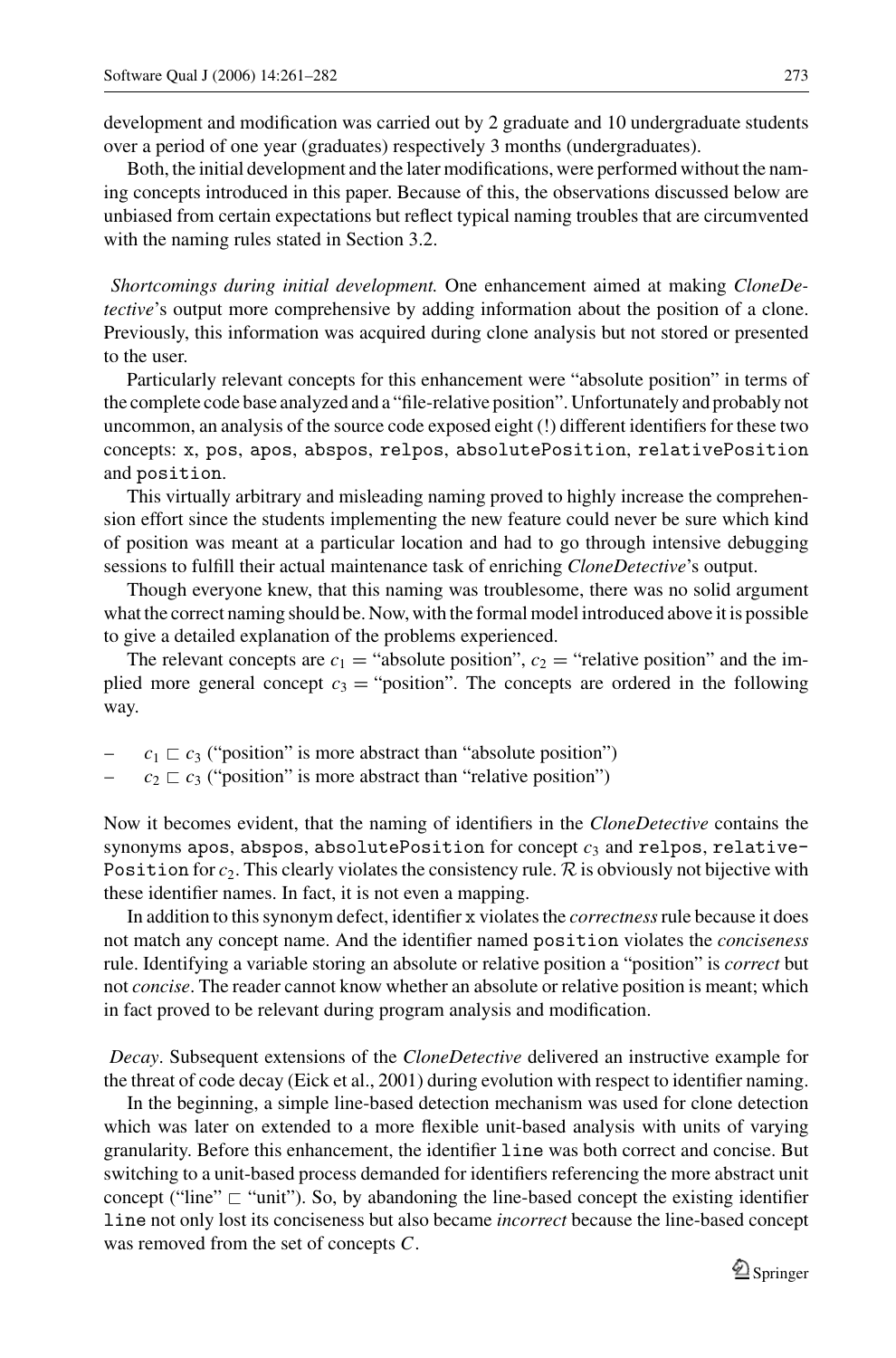Even months after this change one could still find identifiers named line in almost all modules. Firstly, this did not pose a serious problem because the identifiers line and unit just became synonyms. But, by accepting this situation inconsistent naming was acquiesced.

Noticeable problems arose when the line-based detection was re-introduced as an optional component. We now had a concise identifiers named unit that properly referenced the unit concept and line identifiers that also concisely referenced the line concept. But additionally there were now identifiers named line for program elements implementing the unit concept! Thus, the identifier line was always correct, but became a homonym with severe consequences.

Ignoring this problem for a couple of weeks finally gave rise to the effects of the "'Broken Windows"' theory (see Section 2). Students working on the program were not able to comprehend its original meaning in many places. They generally considered it a mess and started using arbitrary names for both concepts in pretty much every module of the program. As a result further work on the program got more and more complicated and error-prone. The re-engineering effort needed to clean up this mess was extensive and is still not completed although the program is fairly small (13,000 LOC).

#### 5.2. Naming in open source software

*Suspicious vocabularies*. Section 1 presented the results of an analysis revealing that approximately 70% of all characters of Eclipse's code base are identifiers. To gather further insights about identifier naming issues we further investigated the number of different identifier names. In the case of Eclipse 3.1.1 this yields the astonishing figure of 142,275 different names which clearly even outnumbers the number of words in the Oxford Advanced Learner's Dictionary. Naturally this high number stems mostly from usage of compound identifiers. The fact that identifiers in Java are commonly written in CamelCase (Sun Microsystems, 1999) allows the application of a simple heuristic to break the compounds in distinctive words. Counting only the atomic names still yields 11,482 different words. Considering the fact that speakers of English as second language need a vocabulary of around 5,000 words to understand academic texts (Tschirner, 2004) this figure still seems suspiciously high.

One explanation for this large number is the frequent occurrence of synonyms. In fact a manual inspection of the alphabetically ordered list of all identifiers in Eclipse unveiled that almost all identifiers are grouped in blocks with very similar names like: frag, fragement, fragment, fragmentation, fragmented, fragmentname, fragments, frags.

*Top 10 composition elements*. As part of our research on compound identifiers we analyzed the typical length of compound names in terms of number of atomic names used. While Eclipse has a limited number of identifiers consisting of more than 10 atomic elements the overall majority  $(>99\%)$  consists of 1 to 10 elements. The distribution is shown in figure 4. Interestingly the groups of atomic identifiers (1 element) is only the fourth largest.

An important finding was made regarding the extremely high frequency of a limited set of atomic names: At least one name out of the ten most frequent atomic names (see fig. 5a) appears in almost *one third* of all identifiers.

One may argue that this is mainly due to generic words like *get* or *set* in the list of the most frequent words. Although this undoubtedly has an influence we found that such standard prefixes are less significant than expected. We manually adjusted the top-10-list by removing generic words (e.g. *get*, *set*) and moving up candidates that did not make it into the top 10 before (see fig. 5b). Counting the number of identifier names containing one of these words still lead to a number of 27,548 identifiers which was approximately 20% of all identifiers.  $\bigcirc$  Springer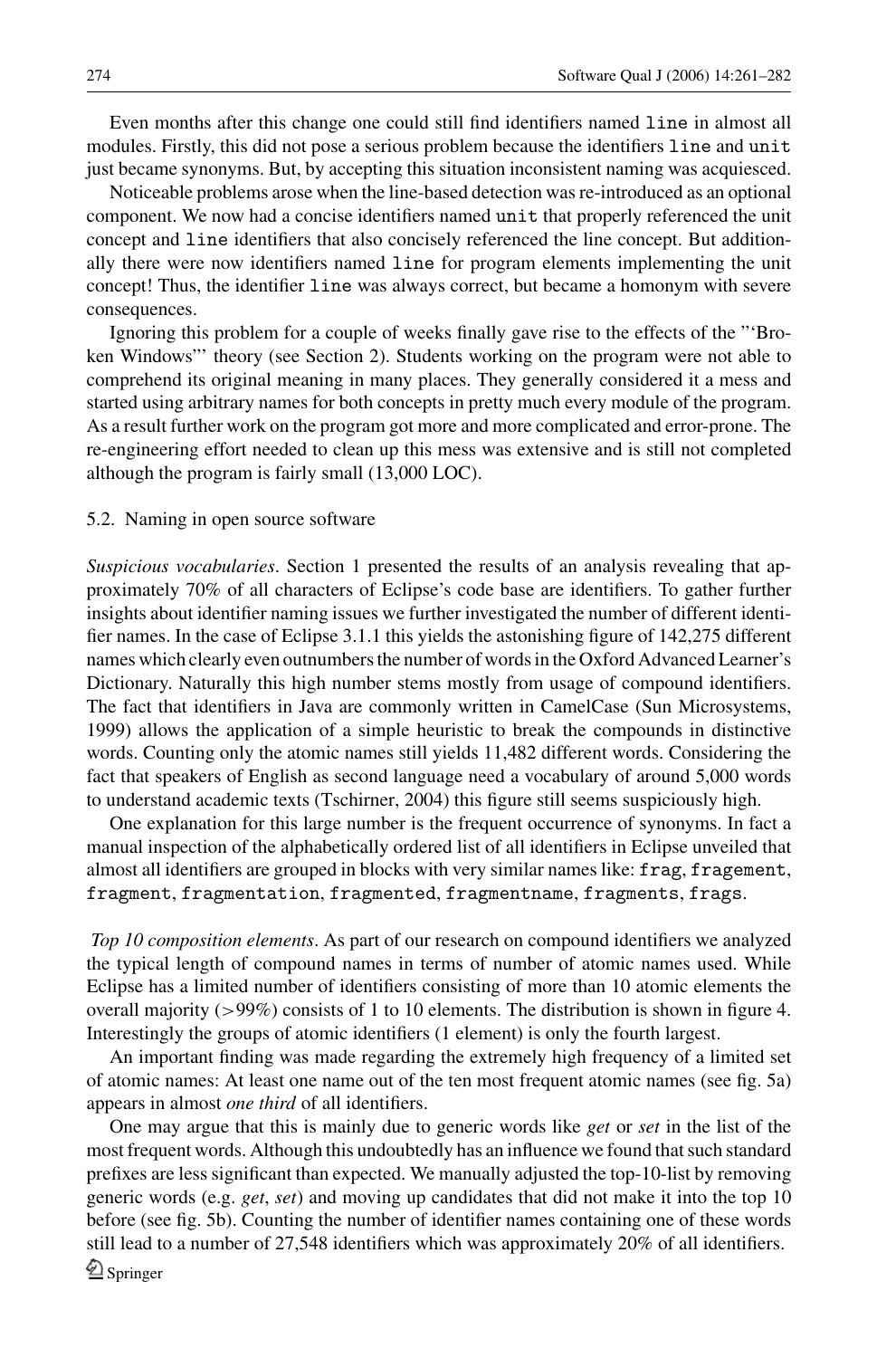

**Fig. 5** 10 most frequent atomic names: a) unadjusted b) adjusted

| action | action |
|--------|--------|
| create | dialog |
| get    | editor |
| is     | file   |
| name   | java   |
| new    | label  |
| page   | name   |
| set    | page   |
| to     | text   |
| type   | type   |
|        |        |

As this experiment could be repeated with similar results on other software systems (see below) we conclude that the precise definition of the most frequent names has a strong impact on the overall naming and is therefore of paramount importance as well as a key opportunity to improve identifier naming and thereby program comprehension.

*Validity of composition.* Our rules concerning identifier composition are influenced by morphological research on natural languages. To make sure that these rules can be applied to programming languages we performed an analysis precisely determining the kind of compounds used in programming languages. To determine the word class of every atomic name we used the Java API for the Wordnet dictionary (Miller, 1995). Unfortunately the Wordnet dictionary does not contain all atomic names used in Eclipse. In addition to this, the word class is ambiguous for many words, e.g. the word *break* can be a verb or a noun. Therefore our results are limited to the names that could be identified unambiguously (25% of the atomic names and correspondingly 10% of all identifier names).

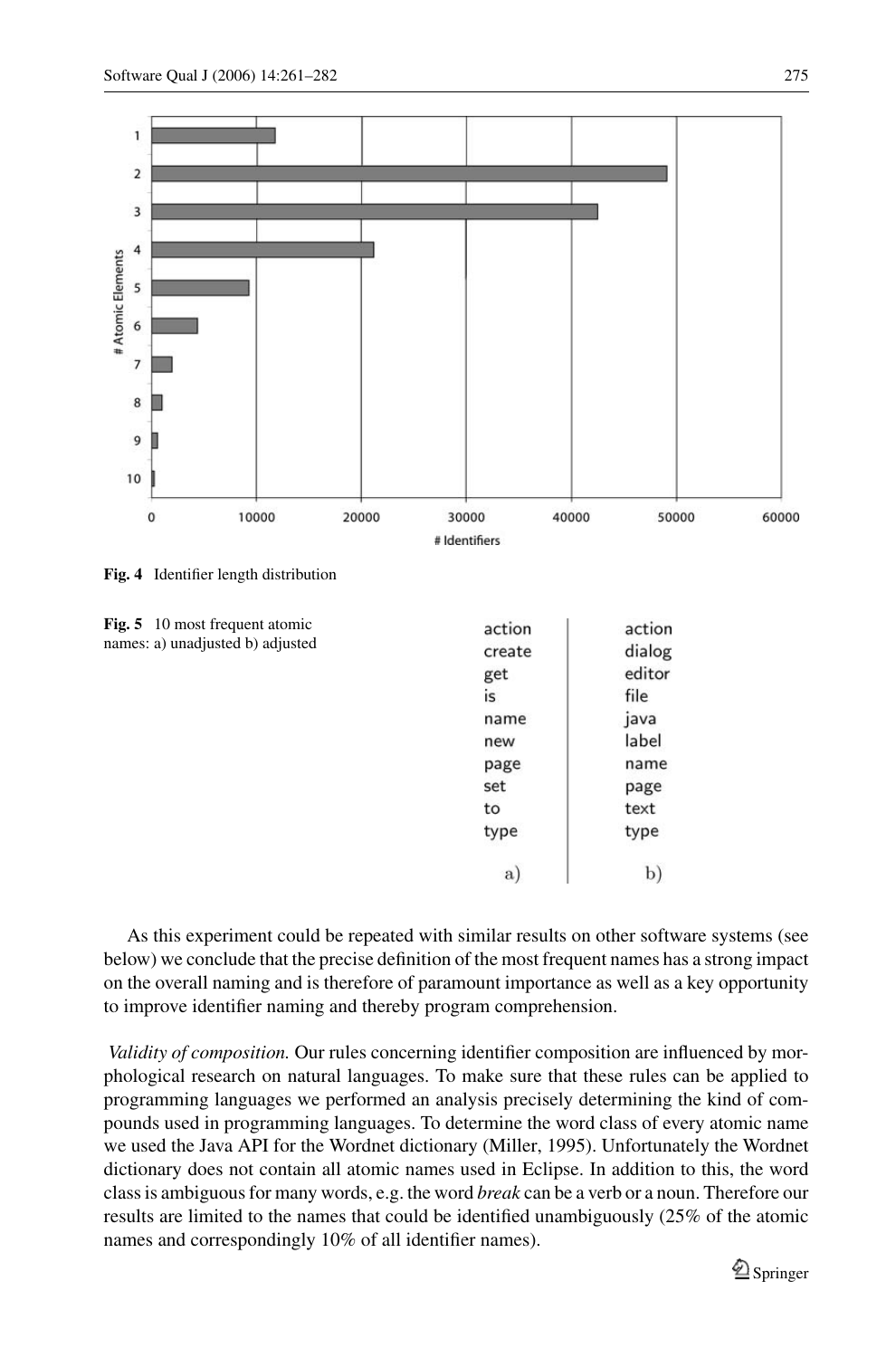| <b>Table 3</b> Token analysis for Sun |  |  |
|---------------------------------------|--|--|
| <b>JDK</b> 1.5.0                      |  |  |

| <b>Table 3</b> Token analysis for Sun<br>JDK 1.5.0 | Type             | #         | $\%$  | characters | $\%$  |
|----------------------------------------------------|------------------|-----------|-------|------------|-------|
|                                                    | Keywords         | 638,266   | 11.9  | 3.102.312  | 14.5  |
|                                                    | Delimiters       | 2,432,591 | 45.4  | 2,432,591  | 11.3  |
|                                                    | <b>Operators</b> | 368,838   | 6.9   | 463.342    | 2.2   |
|                                                    | Identifiers      | 1.675.492 | 31.2  | 13.596.623 | 63.4  |
|                                                    | Literals         | 245.586   | 4.6   | 1.850.645  | 8.6   |
|                                                    | Total            | 5.360.773 | 100.0 | 21.445.513 | 100.0 |
|                                                    |                  |           |       |            |       |

**Fig. 6** Frequency of compound types in Eclipse



Figure 6 illustrates the most frequent kinds of compound identifiers and their number of occurrences. As expected, the most frequent kind are noun-noun compounds. Manual inspection of the verb-noun and verb-noun-noun compounds revealed that these are almost exclusively method names. Noun-noun-noun compounds and adjective-noun compounds are still somewhat frequent and covered by our composition rules, too.

*Evolution of naming*. To obtain a better understanding of the role of identifiers during system evolution we investigated the evolution of Eclipse's identifiers over a period of 38 months. Figure 7 shows that in terms of LOC Eclipse nearly doubled in size from version 2.0 (June 2002) to Version 3.1.1 (September 2005). Interestingly the number of different identifier names closely resembled this development; even topping it in the latest version. As expected the number of atomic names, the backbone of the vocabulary, did not grow with the same speed; in the same period it rose by only ca. 50%.

*Further Sample Systems – JDK and Tomcat*. A token analysis of Sun's 1.8 MLOC JDK 1.5.0 (see table 3) demonstrates that the high percentage of identifiers in Eclipse (fig. 1) is no exception but rather the rule. Again, identifiers account for about 30% of tokens or almost 65% of the code in terms of characters. The JDK features 64,652 different identifier names that are compounds of 9,659 different atomic names. Taking JDK's smaller size overall into concern this number appears even higher than the one of Eclipse. Manual inspection of the list of identifiers again reveals a plethora of presumably synonyms.

Repeating the same analysis for Tomcat 5.5.14 (360 kLOC) confirmed the previous results. As table 4 indicates, identifiers accounted for about 30% of tokens or 62% in terms of  $\bigcirc$  Springer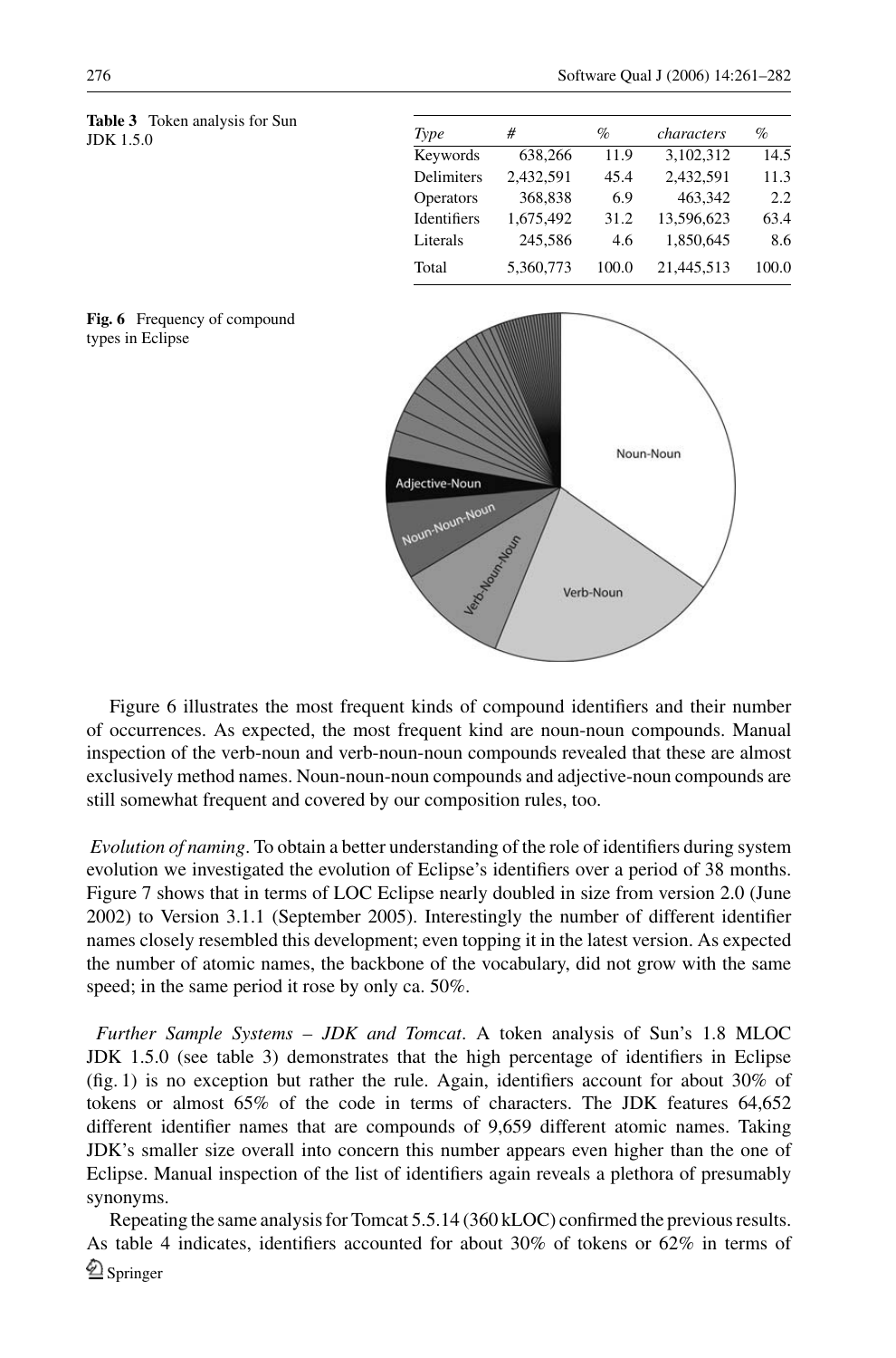**Table 4** Token analysis for Tomcat 5.5.14

| <b>Table 4</b> Token analysis for<br>Tomcat 5.5.14 | Type             | #         | $\%$  | characters | $\%$  |
|----------------------------------------------------|------------------|-----------|-------|------------|-------|
|                                                    | Keywords         | 123,594   | 11.0  | 604.320    | 13.7  |
|                                                    | Delimiters       | 526,386   | 47.0  | 526.386    | 11.9  |
|                                                    | <b>Operators</b> | 68.789    | 6.1   | 83,072     | 1.9   |
|                                                    | Identifiers      | 345,400   | 30.8  | 2,730,164  | 61.9  |
|                                                    | Literals         | 56.584    | 5.0   | 466,097    | 10.6  |
|                                                    | Total            | 1.120.753 | 100.0 | 4.410.039  | 100.0 |
|                                                    |                  |           |       |            |       |



**Fig. 7** Evolution of Eclipse (Version  $2.0 \equiv 100\%$ )

characters. The slightly lower percentage in terms of characters is due to the fact, that the average identifier name in Tomcat is slightly shorter than in the other examples. Tomcat's source code has 14,766 different identifier names composed from 3,302 different words. Our assumption about synonyms is again backed by the results of a manual inspection of identifiers.

Based on these results, it should be evident that identifier naming is a severe problem in real life software systems. Note, the shortcomings revealed can be both explained and avoided through the formal naming rules defined in 3.2. For example, the *fragment* synonyms found in Eclipse violate the formal consistency rule.

## **6. Tool support: the identifier dictionary**

Explanations and rules are useful but not enough to effectively improve Software Engineering practices in general and naming practices in particular. Without any further support the controlling of identifier conciseness and consistency would certainly be a tedious and unreliable task.

A promising and time-saving approach to put these formal considerations into effect is to setup and maintain a tool-supported *Identifier Dictionary (IDD)* with each software system.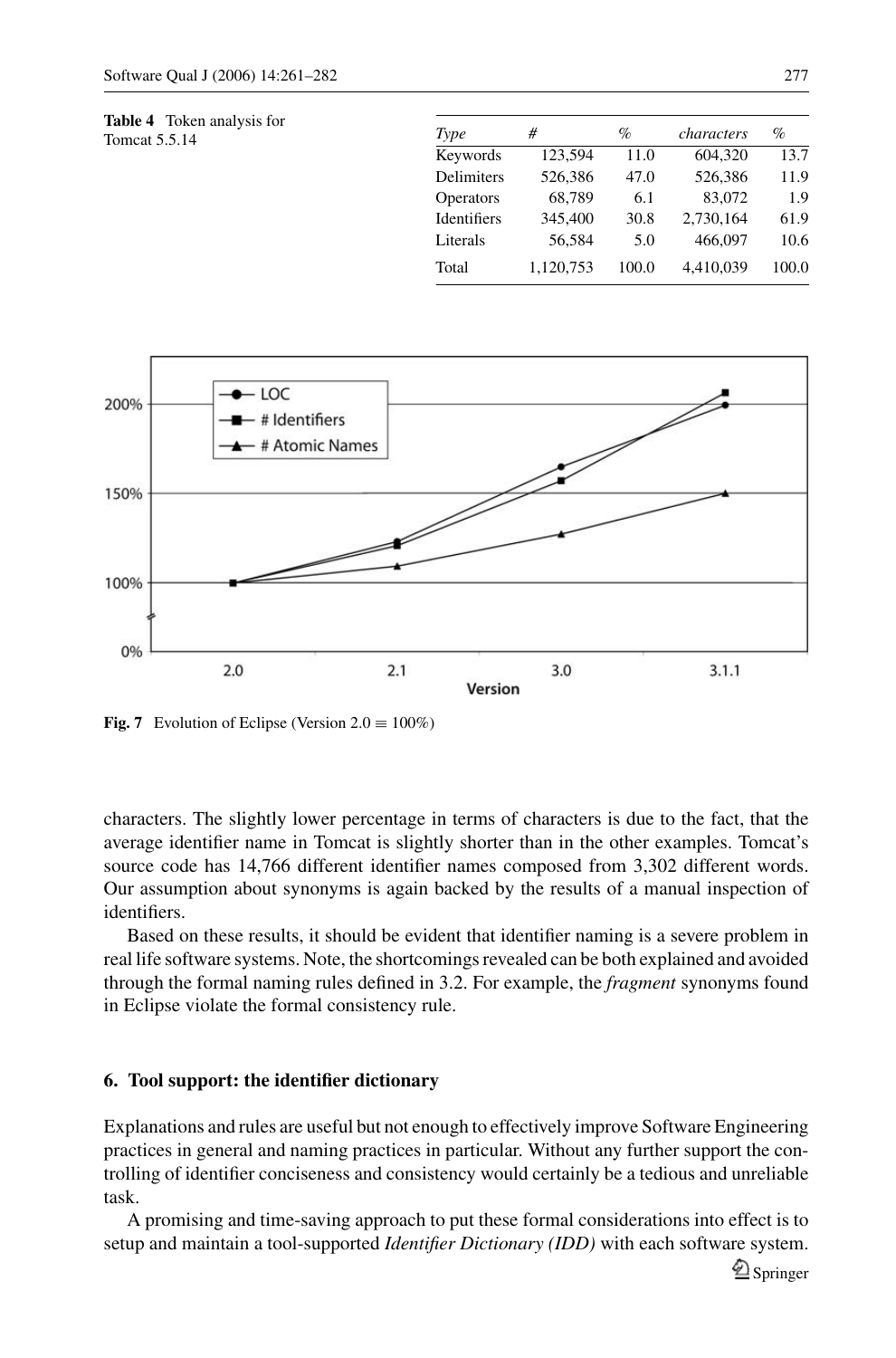The concept of the IDD is inspired and works similar to a *Data Dictionary*. Basically, it is a database that stores information about all identifiers such as their name, the type of the object being identified and a comprehensive description.

At first glance it seems that an IDD would introduce enormous overhead. But as a matter of fact, a carefully designed and implemented IDD will not reduce but increase the productivity of development, maintenance and quality assurance activities.

- *Development:* Developers can use the IDD to search for already existing identifiers instead of having to create or invent new ones. This reduces the risk of creating synonyms and helps to choose identifier names that follow existing naming patterns.
- *Maintenance:* The IDD speeds-up comprehension processes by enabling simple and fast lookups of the meaning (or at least a description) for identifiers. Vice versa it also helps to locate concepts by providing a list of all relevant concepts and corresponding identifier names. So maintainers are able to browse or search for particular concepts and then locate the corresponding identifiers in the source code.
- *Quality assurance:* The IDD allows to review important aspects of identifiers with moderate effort. It supports conciseness checks by comparing identifier names with their description. Consistency can be reviewed by manual inspections of the identifier list and the associated descriptions and types. Further options are offered by automatically tracking changes in the IDD. For example, a maintenance task resulting in dozens of new identifiers is definitely suspicious and a candidate for manual inspection.

# 6.1. Requirements

Naturally, the manual creation and maintenance of an IDD for a large system must be considered unrealistic. Elaborated tool support is necessary. Basic requirements for an appropriate tool are:

- The core functionality of the IDD tool is the storage of all identifiers in a repository. The tool should furthermore be capable of collecting all identifiers and their type automatically from the source code. Users must be able to enter descriptions of the identifiers and to browse or search the dictionary.
- To maximize developer's comfort the tool should be seamlessly integrated into an Integrated Development Environment (IDE) and thereby allow access to the dictionary without switching between the IDE and other applications.
- The tool should enable the developer to browse source code in a name-guided fashion. For example, developers should be able to look up a particular name in the source code, ask the tool for a list of all identifiers with this name, and navigate to selected occurrences.
- The tool should reduce naming deficiencies and improve productivity by providing an advanced auto-completion feature for identifiers.
- The tool has to provide global *rename* refactorings; e.g. a consistent renaming of all identifiers called line to unit in the entire program. Currently IDEs only support renaming of single identifiers within the scope they are defined but not all identifiers with a certain name.
- The tool must provide easy access to the dictionary for quality assurance. This could be a database interface or an export feature that creates readable HTML representations of the dictionary.

 $\triangle$  Springer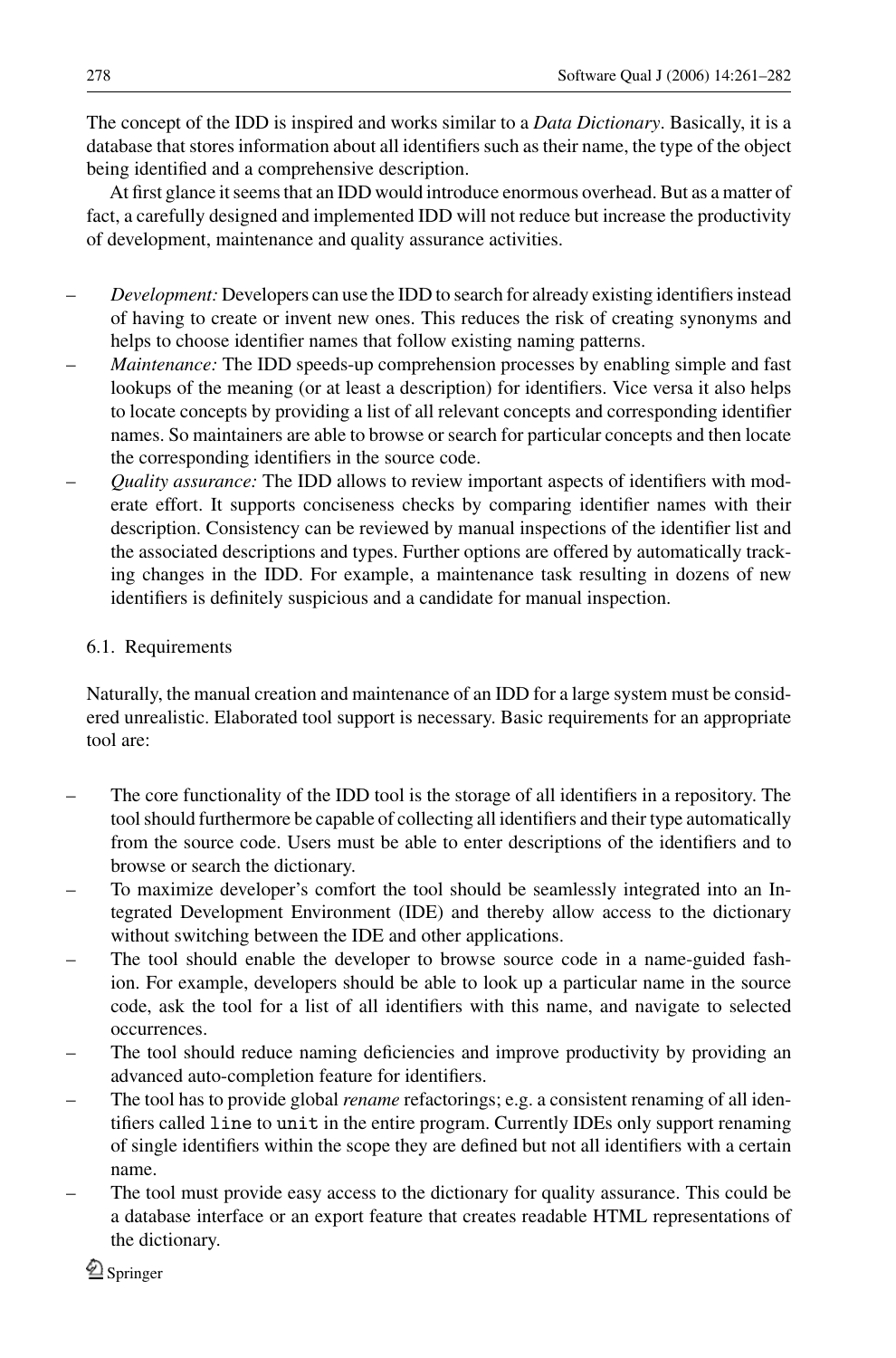|   |                                |              | Problems Javadoc Declaration Call Hierarchy SVN Resource History Console SVN Properties |                |           |   | Do Identifier Dictionary 23                  |                                          |                      | $-1$ |
|---|--------------------------------|--------------|-----------------------------------------------------------------------------------------|----------------|-----------|---|----------------------------------------------|------------------------------------------|----------------------|------|
|   | 866 identifiers in project idd |              |                                                                                         |                |           |   | 7 declarations of identifiers [Identifier[]] |                                          |                      |      |
|   | Name                           | Type         | Description                                                                             | #D             | #R        | × | Resource                                     | in Folder                                | Location             |      |
|   | identifierCount                | int          | <none></none>                                                                           | $\mathbf{1}$   |           |   | d IddHover.java                              | \idd\src\edu\tum\                        | line 90              |      |
|   | <b>IdentifierDialog</b>        | n.a.         | <none></none>                                                                           |                | 3         |   | Dictionary.java                              | liddlsrcledultuml                        | line 284             |      |
|   | identifierElement              | Element      | <none></none>                                                                           | $\overline{7}$ | 18        |   | DOMSerializer.java<br>IddHover.java<br>ø     | \idd\src\edu\tum\<br>(idd)src\edu\tum\   | line 77<br>line 82   |      |
|   | IdentifierLabelProv            | n.a.         | $<$ none $>$                                                                            | $\overline{c}$ |           |   |                                              |                                          |                      |      |
|   | <b>identifierList</b>          | Dictionary   | dictionary                                                                              | $\mathbf{1}$   |           |   |                                              |                                          |                      |      |
|   | identifierPersistance          | String       | method in charge of the                                                                 | $\mathbf{1}$   |           |   | 17 references to identifiers [Identifier[]]  |                                          | Location             |      |
| A | identifiers                    | DoublyHashed | contains all the identifier                                                             | $\mathbf{1}$   | 16        |   | Resource                                     | in Folder                                |                      |      |
| А | <b>identifiers</b>             | Identifier[] | is an array of Identifiers                                                              |                | 17        |   | Dictionary.java<br>ഒ<br>Dictionary.java      | liddlsrcledultum'a<br>liddlsrcledultum'a | line 285<br>line 286 |      |
|   | <b>IdentifierSorter</b>        | n.a.         | is the sorter for the ident                                                             | $\mathbf{1}$   | $\bar{z}$ |   | DOMSerializer.java                           | liddlsrcledultum'.                       | line 79              |      |
|   | identifiersWithPrefix          | ArrayList    | this method returns an a                                                                |                | 3         |   | DOMSerializer.java                           | (idd)src\edu\tum'                        | line 80              |      |
|   | A IdentifierTest               | n.a.         | <none></none>                                                                           | 1              | 0         |   |                                              |                                          |                      |      |

**Fig. 8** Identifier Dictionary View

### 6.2. Implementation

According to these requirements, we implemented an IDD tool as a Plug-In for the Eclipse Java Development Platform<sup>6</sup>. Eclipse was selected as a basis for the IDD tool because it allows seamless integration of the IDD into the existing IDE and provides broad functionality that helped to keep the development effort low.

Eclipse uses the notion of "projects" to structure the development of software systems consisting of a variety of artifacts. The IDD Plug-In can be enabled or disabled for particular projects. Once the IDD support is turned on an *identifier collector* is installed. This collector is coupled with Eclipse's build process and collects all identifiers while the program is being compiled. It performs an analysis of the abstract syntax tree of each source file to also automatically determine the types associated with the identifiers found. Analysis is done in an incremental fashion so only previously changed source code will be analyzed. Name descriptions are either kept in an XML file or a database for team-wide usage.

For instant access to the identifiers and their descriptions the IDD Plug-In contributes a new view to the Eclipse workbench displaying a sorted list of all identifiers in a table (fig. 8).

*List views*. All identifier names are listed with their type, a prose description, and the number of declarations of identifiers with the same name. Via context menu entries it is possible to open a dialog and edit the description of the corresponding name. On selecting a name, the right part of the identifier view displays two lists of occurrences of the identifier. The first list shows details on the various declarations of identifiers with the selected name and the second lists references to them. The icon in the left-most column indicates the type of declaration such as local variable, field or method. The other columns specify the exact location of the identifier. Double-clicking on an occurrence opens an editor window an sets the cursor to the specified location.

*Warnings*. During the collection process identifier names may become annotated with warnings icons (fig. 8) indicating potential consistency problems. Currently the IDD features two basic warnings: If two identifiers with identical name but different type are found, the



<sup>6</sup> http://www.eclipse.org/jdt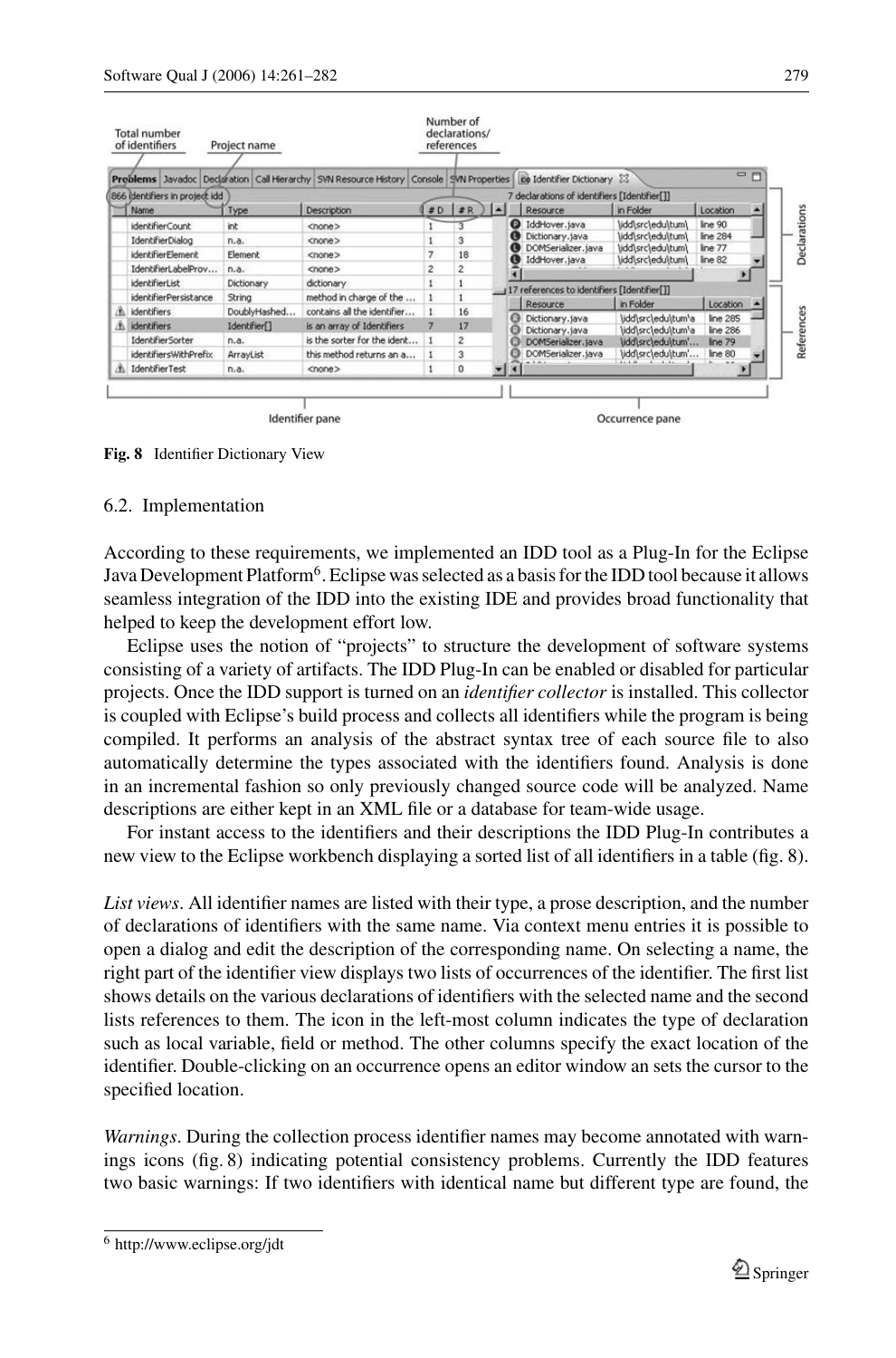```
if (names.length ==level<sup>1</sup>
                                 \left\{ \right.// add Class
                         IDD entry for level:
                           - int: Tree level.
     assert !childClasses.containsKey(c.getClassName())
               + c.getClassName() + " entered twice.";
     childClasses.put(c.getClassName(), c);
     return;
Y
```


identifiers are annotated to give a hint to a consistency violations. A typical example is the usage of the name file for objects of a class File and String type data objects holding the name of the file. The latter should rather be called fileName. Another annotation is used if an identifier is declared but never referenced. This allows an easy detection of superfluous identifiers. Most development environments already have built-in functionality for this kind of analysis but are normally limited to local variables and private class members. IDD's detection of unreferenced identifiers works for all kinds of identifiers including methods regardless of their visibility.

*Popups*. Further assistance for developers is provided by *hover popups* that offer on-the-fly access to the IDD while editing source code. Placing the mouse cursor over an identifier automatically retrieves the description stored for this identifier from the IDD and displays it at the current position (see fig. 9). By using this feature the developer can query the IDD without leaving the editor and switching to another view.

*Auto-completion*. Modern development environments provide extensive auto completion features for keywords, previously declared variables, typical programming constructs (e.g. switch-statements), and the selection of methods from a given object. They fail to provide auto-completion for identifier names that are not declared within the scope of the current editing location. Hence, it is usually not possible to auto-complete a variable declaration statement that starts with int abso... . The IDD extends Eclipse's auto-completion feature for all statements and expressions using or declaring identifiers. Given that identifier absolutePosition is stored in the IDD the developer can request auto-completion after typing int abso... and it will be completed to int absolutePosition. If more than one match is found the IDD provides a list of identifiers from which the developer may choose. The matching algorithm not only considers the name of the identifier but also its type (e.g. int).

*Global name refactoring.* The IDD plug-in features a refactoring called *global rename* that supports consistent global renaming of all identifiers with a certain name. The implementation is built on Eclipse's refactoring capabilities and supports renaming for arbitrary kinds of identifiers including local variables, fields, types and methods. The global renaming feature provides a detailed preview of all proposed changes to the source code and fully automated validity checking. Because of this, the developer does not have to carry out extensive manual renamings to preserve consistency and conciseness of identifier naming while evolving the system. Clearly, manual renamings are not only tedious but they also easily lead to incorrect code.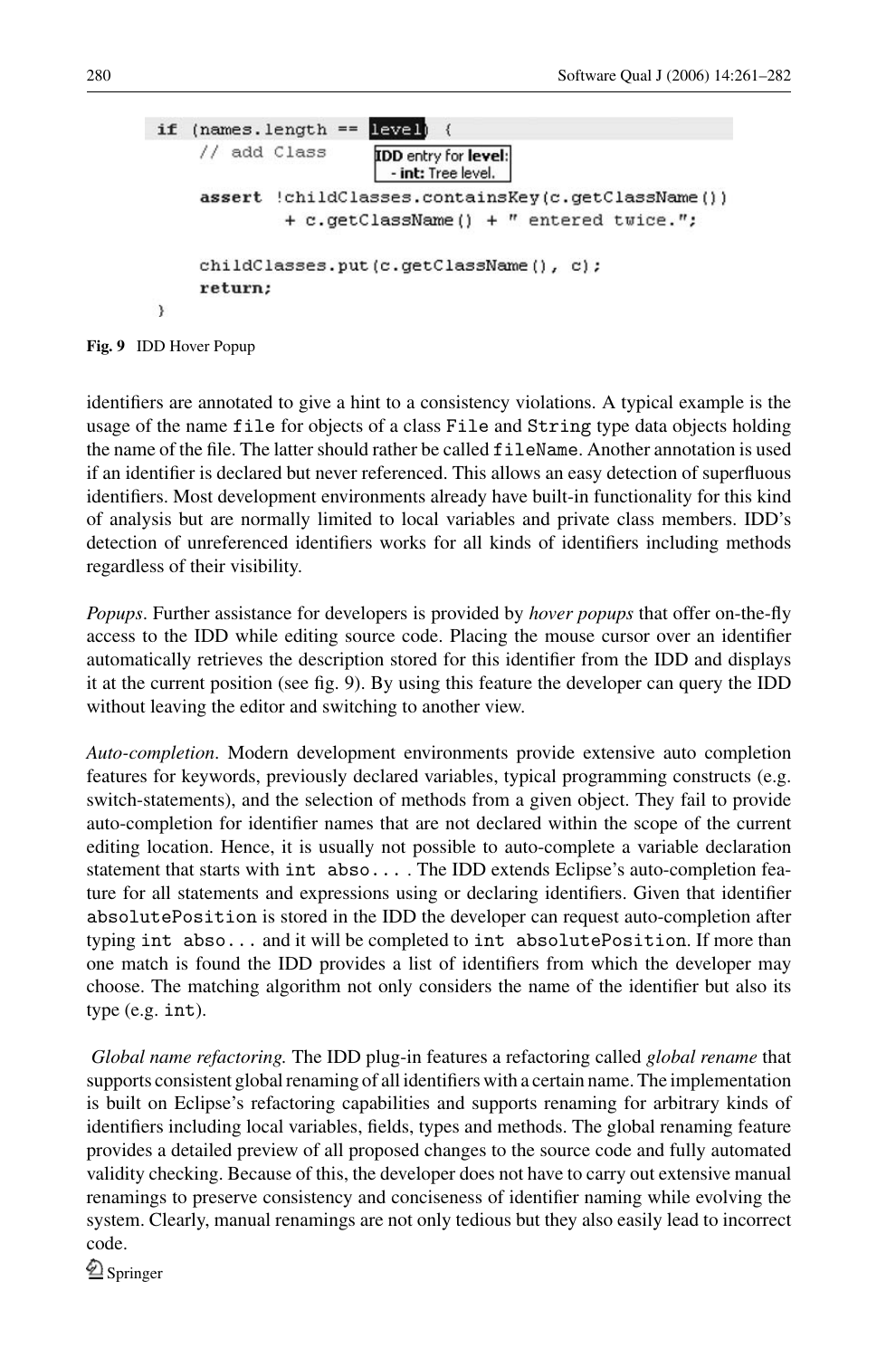Quality assurance may directly query the database the dictionary is stored in. Additionally the IDD can be exported as an HTML file. This file provides a clear and easy to read format of the IDD content.

## **7. Conclusion**

While a rich ambiguous language is a quality attribute in poetry, synonyms and homonyms as well as meaningless names are a heavy burden for program comprehension. Proper naming of identifiers is of paramount importance for program readability. With the help of a formal model we explained what proper naming actually means and gave various practical examples. The consistency, conciseness, and composition rules are easy to communicate and allow unbiased checking. The enforcement of this rules is supported with a tool that implements a globally consistent *identifier dictionary* (IDD). The tool not only reduces the effort needed to comply with the naming rules but also provides support for standard programming tasks such as determining the name of an identifier within a declaration.

The identifier dictionary can obviously not constitute the sole remedy for the problem of imprecise and inconsistent naming of identifiers. There also has to be a continuous process to establish and maintain a common understanding of valid terms as well as their meanings among the participants of a software project. So far, there are no direct experiences with the IDD and such a process though there are numerous hints to its benefits from various fields and probably every developer with significant experience will agree that identifier naming is crucial for the readability of code. We are now highly interested in answering the question how readable code actually can be. It would be interesting to see how "comprehensible" a mid to large scale code base can actually get by strictly complying to our naming rules, consequently using an IDD, and also respecting further code formatting rules.

## **References**

Pigoski, T.M. 1996 Practical Software Maintenance. Wiley Computer Publishing.

- Lehman, M. 2003 Software evolution threat and challenge. Professorial and Jubilee Lecture (2003) 9th international Stevens Award, hosted by ICSM.
- Low, D. 1998 Protecting Java code via code obfuscation. Crossroads **4**(3) 21–23.
- Sun Microsystems Code conventions for the Java programming language. Technical report, Santa Clara, CA (1999).
- Henricson, M., Nyquist, E. 1992 Programming in C++: Rules and recommendations. Technical report, Ellemtel Telecommunication Systems Laboratories.
- Fagan, M.E. 1976 Design and code inspections to reduce errors in program development. IBM Systems Journal **15**(3) 182–211.
- Oman, P.W., Cook, C.R. Typographic style is more than cosmetic. ACM Communications **33**(5) (1990).
- Arab, M. 1992 Enhancing program comprehension: formatting and documenting. SIGPLAN Not. **27**(2) 37–46. Sneed, H.M. 1996 Object-oriented cobol recycling. In: WCRE '96, IEEE Computer Society 169.
- Biggerstaff, T.J., Mitbander, B.G., Webster, D. 1993 The concept assignment problem in program understanding. In: ICSE '93, IEEE CS Press.
- Anquetil, N., Lethbridge, T. 1998 Assessing the relevance of identifier names in a legacy software system. In: CASCON '98, IBM Press 4.

Rajlich, V., Wilde, N. 2002 The role of concepts in program comprehension. In: IWPC '02, IEEE CS 271.

- Wilde, N., Scully, M.C. 1995 Software reconnaissance: mapping program features to code. Journal of Software Maintenance **7**(1) 49–62.
- Chen, K., Rajlich, V. 2000 Case study of feature location using dependence graph. In: IWPC '00, IEEE CS 241.
- Shneiderman, B. Software psychology. Winthrop Publishers, Inc. (1980).